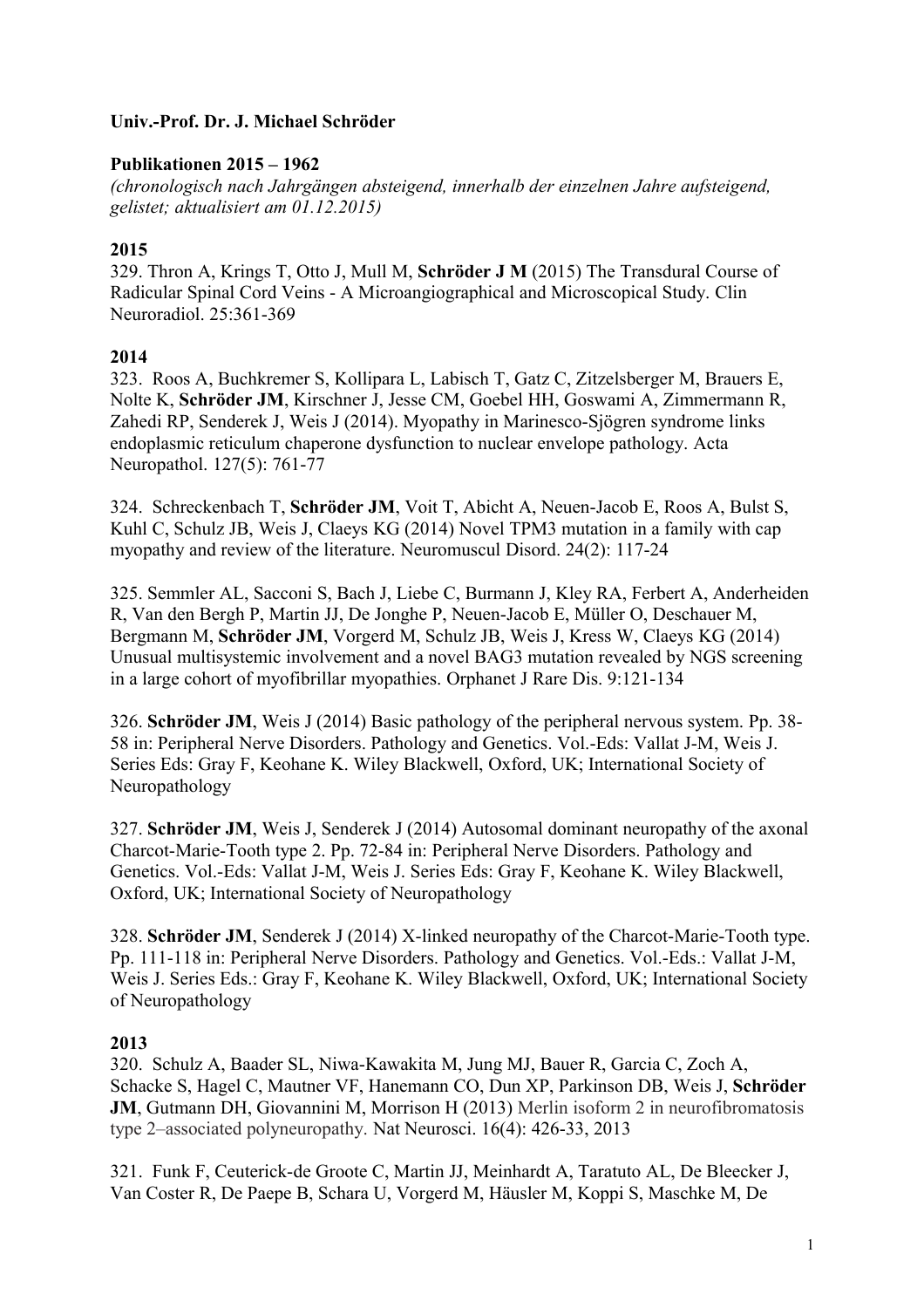Jonghe P, Van Maldergem L, Noel S, Zimmermann CW, Wirth S, Isenmann S, Stadler R, **Schröder JM**, Schulz JB, Weis J, Claeys KG (2013) Morphological spectrum and clinical features of myopathies with tubular aggregates. Histol Histopathol*.* 28(8): 1041-54

322. Dohrn MF, Röcken C, De Bleecker JL, Martin JJ, Vorgerd M, Van den Bergh PY, Ferbert A, Hinderhofer K, **Schröder JM**, Weis J, Schulz JB, Claeys KG (2013) Diagnostic hallmarks and pitfalls in late-onset progressive transthyretin-related amyloid-neuropathy. J Neurol 260(12): 3093-108, 2013

### **2012**

316. Parthey K, Kornhuber M, Kunze C, Wand D, Nolte KW, Nikolin S, Weis J**, Schröder JM** (2012) Sox10 mutation with peripheral amyelination and developmental disturbance of axons. Muscle & Nerve 45:284-290

317. Paulus W, **Schröder JM** (Band-Hrsg) (2012) Neuropathologie. 882 Seiten. 3. Auflage der Serie "Pathologie", Werk-Hrsg.: Kloeppel G, Kreipe HH, Remmele W., Springer: Berlin, Heidelberg

318. **Schröder JM** (2012) Periphere Nerven. S. 552-672 in "Neuropathologie", Band-Hrsg.: Paulus W, Schröder JM. 3. Aufl. der Serie "Pathologie", Werk-Hrsg.: Kloeppel G et al. (s. o.), Springer: Berlin, Heidelberg

319. **Schröder JM** (2012) Skelettmuskulatur. S. 673-882 in "Neuropathologie", Band-Hrsg.: Paulus W, Schröder JM. 3. Aufl. der Serie "Pathologie", Werk-Hrsg.: Kloeppel G et al. (s. o.), Springer: Berlin, Heidelberg

#### **2011**

315. **Schröder JM**, Klossok T, Weis J (2011) Oculopharyngeal muscular dystrophy: fine structure and mRNA expression levels of *PABPN1*. *Clin Neuropathol* 30:94-103

#### **2010**

312. Weis J, Nolte K, Mader H, **Schröder JM**, Grehl H, Rada A, Zerres K, Senderek J (2010) Late sporadic CMT4C – a new KIAA1985 mutation. Chapter 38, pp. 38-173 in: Dyck P J, Dyck P.JB, Engelstad JK, Low P, Amrani KK, Spinner RJ, Klein C (eds) Companion to *Peripheral Neuropathy.*Illustrated Cases and New Developments. Saunders Elsevier: Philadelphia

313. Huttner HB, Richter G, Juenemann A, Kress W, [Weis J,](http://www.ncbi.nlm.nih.gov/pubmed?term=Weis%20J%5BAuthor%5D&cauthor=true&cauthor_uid=20064724) **[Schröder JM,](http://www.ncbi.nlm.nih.gov/pubmed?term=Schr%C3%B6der%20JM%5BAuthor%5D&cauthor=true&cauthor_uid=20064724)** [Gal A,](http://www.ncbi.nlm.nih.gov/pubmed?term=Gal%20A%5BAuthor%5D&cauthor=true&cauthor_uid=20064724) [Doerfler](http://www.ncbi.nlm.nih.gov/pubmed?term=Doerfler%20A%5BAuthor%5D&cauthor=true&cauthor_uid=20064724) [A,](http://www.ncbi.nlm.nih.gov/pubmed?term=Doerfler%20A%5BAuthor%5D&cauthor=true&cauthor_uid=20064724) [Udd B,](http://www.ncbi.nlm.nih.gov/pubmed?term=Udd%20B%5BAuthor%5D&cauthor=true&cauthor_uid=20064724) [Schröder R.](http://www.ncbi.nlm.nih.gov/pubmed?term=Schr%C3%B6der%20R%5BAuthor%5D&cauthor=true&cauthor_uid=20064724) (2010) Incontinentia pigmenti-related myopathy of unsolved "double trouble"? Neuromusc Dis 20: 139-141

314. **Schröder JM** (2010) Optimal conditions for the recognition of neuropathology as a medical speciality 1985 in Germany. Clin Neuropathol 29: 56

## **2009**

307. Schroeder S, Ertl-Wagner B, Britsch S. **Schröder JM**, Nikolin S, Weis J, Müller-Felber W, Koerte I, Stehr M, Berweck S, Borggraefe I, Heinen F (2009) Muscle biopsy substantiates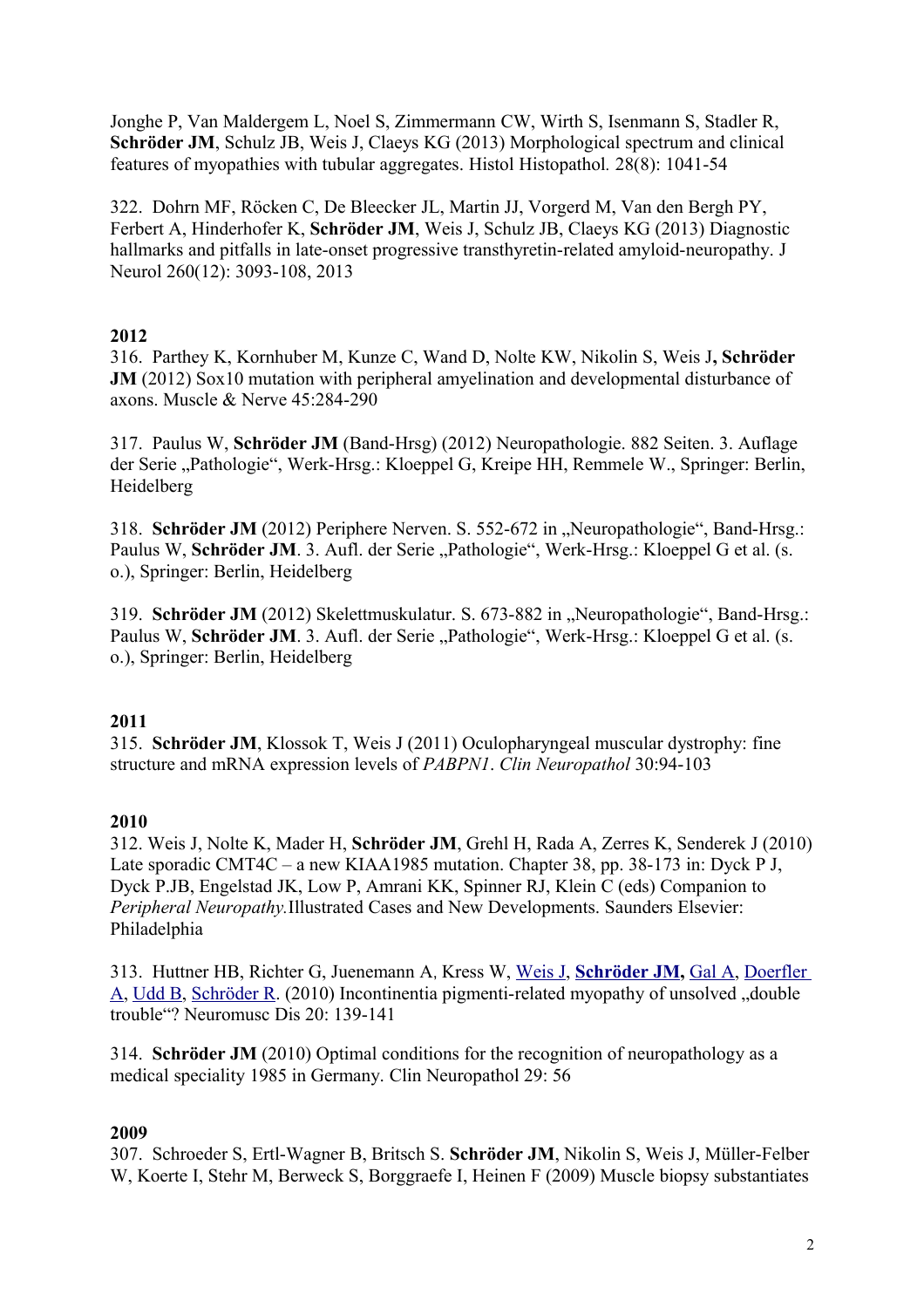long-term MRI alterations one year after a single dose of botulinum toxin injected into the lateral gastrocmemius muscle of healthy volunteers. Mov Dis 24:1494-1503

308. **Schröder JM** (2009) "Necklace" fibers as a late clue to the interpretation of the forgotten "trilaminar" fibers. Acta Neuropathol 118:317-318

309. **Schröder JM** (2009) Ferritinopathy. Encyclopedia of Molecular Mechanism in Disease. Part 6, pp. 650-651. Ed. by Lang F. Springer: Berlin, Heidelberg

310. **Schröder JM** (2009) Fiber type disproportion. Encyclopedia of Molecular Mechanism in Disease. Part 6, pp. 653-654. Ed. by Lang F. Springer: Berlin, Heidelberg.

311. **Schröder JM**, Müller-Felber W (2009) Nebenwirkungen der Chemotherapie (Zytostatika) auf das periphere Nervenstem. S. 686-693. In: Pädiatrische Neurologie. Hrsg.: Heinen F, Böhmer J, Hufschmidt A, Berweck S., Christen H-J, Fietzek U, Kieslich M, Krieg S, Mall V, Müller-Felber W. Kapitel R.O3 Strahlen- und Chemotherapie - PNS.

## **2008**

305. Nolte KW, Janecke AR, Vorgerd M, Weis J, **Schröder JM** (2008) Congenital type IV glycogenosis: the spectrum of pleomorphic polyglucosan bodies in muscle, nerve, and spinal cord with two novel mutations in the GBE1 gene. Acta Neuropathol 116:491-506

306. Nolte KW, Volkmar H, Schattenfroh C, Weis J, **Schröder JM** (2008) Perineurial cells filled with collagen in , atypical' Cogan's syndrome. Acta Neuropathol 589-596

## **2007**

304. Schoser B, **Schröder JM**, Grimm T, Sternberg D, Kress W (2007) A large kindred with cold-aggravated myotonia and a heterozygous A1481D mutation in the SCN4A gene. Muscle & Nerve 35: 599-606

*Addendum*: **Schröder JM** (2007) Normale Histologie und Histopathologie der Läsionen des peripheren Nervensystems, S. 6-22; Tumoren peripherr Nerven. S. 24-25 in: Mumenthaler M, Stöhr M, Müller-Vahl H (Hrsg.) Läsionen peripherer Nerven, 9. Auflage. Thieme: Stuttgart, New York

## **2006**

302. Verhoeven K, Claeys KG, Züchner S, **Schröder JM**, Weis J, Ceuterick C, Jordanova A, Nelis E, De Vriendt E, Van Hul M, Seeman P, Mazanec R, Saifi GM, Szigeti K, Mancias P, Butler IJ, Kochanski A, Ryniewicz B, De Bleecker J, Van den Bergh P, Verellen C, Van Coster R, Goemans N, Auer-Grumbach M, Robberecht W, Milic Rasic V, Nevo Y, Tournev I, Guergueltcheva V, Roelens F, Vieregge P, Vinci P, Moreno MT, Christen HJ, Shy ME, Lupski JR, Vance JM, De Jonghe P, Timmerman V (2006) MFN2 mutation distribution and genotype/phenotype correlation in Charcot-Marie-Tooth type 2. Brain 129:2093-2102

303. **Schröder JM** (2006) Neuropathology of Charcot-Marie-Tooth and related disorders. Neuromolecular Med 8:23-42

#### **2005**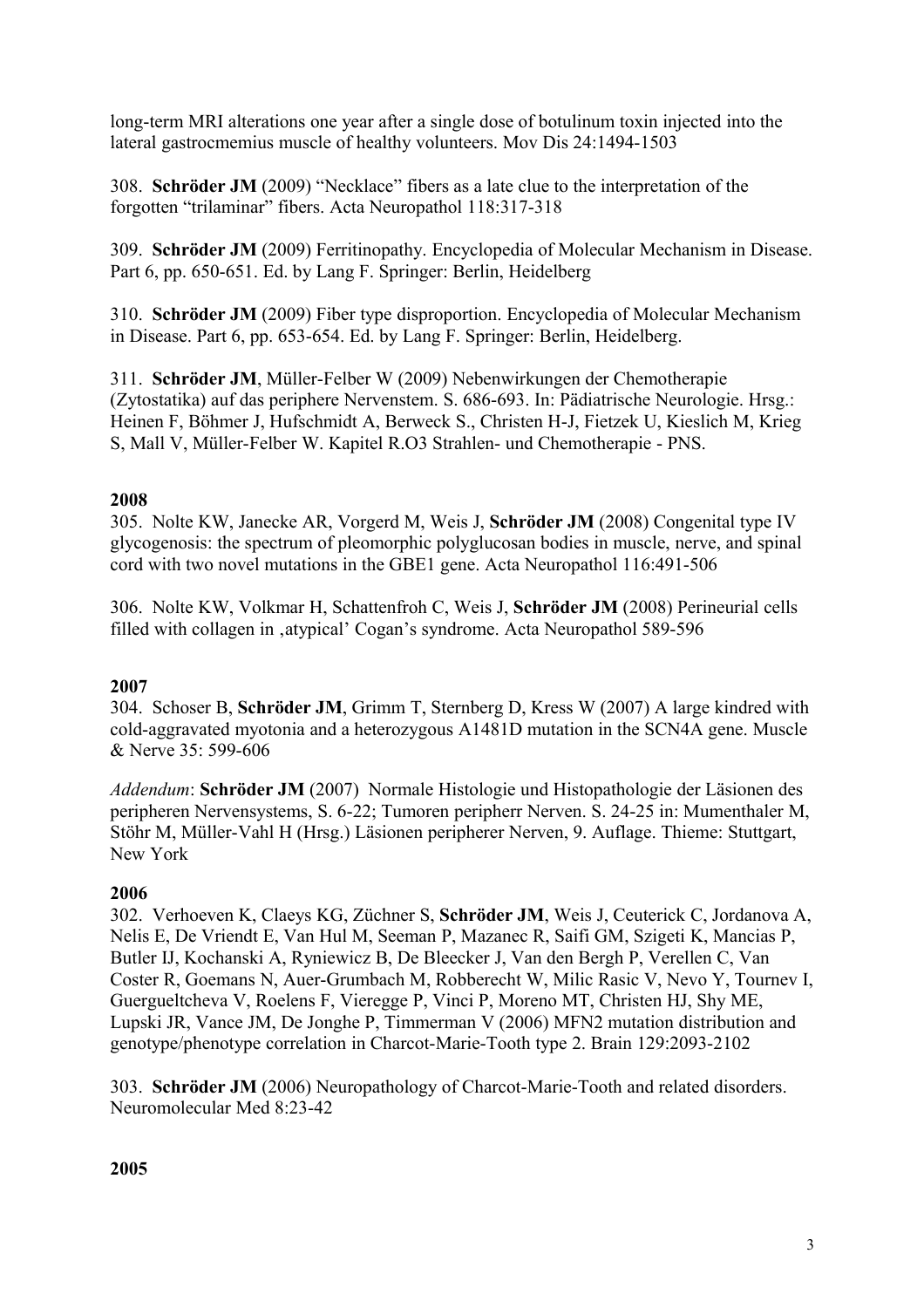293. **Schröder JM**, Züchner S, Dichgans M, Nagy Z, Molnar MJ (2005) Peripheral nerve and skeletal muscle involvement in CADASIL. Acta Neuropathol (Berl) 110:587-599

294. Jenne DE, Kley RA, Vorgerd M, **Schröder JM**, Weis J, Reimann H, Albrecht B, Nurnberg P, Thiele H, Muller CR, Meng G, Witt CC, Labeit S (2005) Limb girdle muscular dystrophy in a sibling pair with a homozygous Ser606Leu mutation in the alternatively spliced IS2 region of calpain 3. Biol Chem 386:61-67

295. **Schröder JM** (2005) Ferritinopathy: diagnosis by muscle or nerve biopsy, with a note on other nuclear inclusion body diseases. Acta Neuropathol (Berl) 109:109-114

296. Goebel H-H, Kiefer R, Pongratz D, **Schröder JM**, von Moers A (2005) Indikationen und Qualifikationskriterien für die Biopsie und präparative Aufarbeitung von Muskel- und Nervengewebeproben. Konsensuspapier der Deutschen Gesellschaft für Muskelkranke (DGM). Nervenheilkunde 10:933-935

297. Senderek J, Krieger M, Stendel C, Bergmann C, Moser M, Breitbach-Faller N, Rudnik-Schöneborn S, Blaschek A, Wolf NI, Harting I, North K, Smith J, Muntoni F, Brockington M, Quijano-Roy S, Renault F, Herrmann R, Hendershot LM, **Schröder JM**, Lochmüller H, Topaloglu H, Voit T, Weis J, Ebinger F, Zerres K (2005) Mutations in SIL1 cause Marinesco-Sjögren syndrome, a cerebellar ataxia with cataract and myopathy. Nat Genet 37:1312-1314

298. Gossrau G, Gestrich B, Koch R, Wunderlich C, **Schröder JM**, Schroeder S, Reichmann H, Lampe JB (2004) Apolipoprotein E and alpha-1-antichymotrypsin polymorphisms in sporadic inclusion body myositis. Eur Neurol 51:215-220

299. Bahm, J D-K, Catherine; Williams, Sy; Meinecke, Lars; Müller, Hans; Sellhaus, Bernd; **Schröder, J. Michael**; Rau, Günther (2004). "Surgical strategy in obstetric brachial plexus palsy: The Aachen experience." Seminars in Plastic Surgery **18**: 285-299.

300. **Schröder JM**, Verhoeven K, Van Hul M, De Jonghe P, Timmerman V (2005) Alterations of axonal mitochondria in CMT2A due to mitofusin 2 mutation: comparison to cases with mitochondrial DNA mutation. J Periph Nerv Syst 10, Suppl. 1:84-85

301. Klossok T, Beckmann A, **Schröder JM** (2005) Unequal crossing over in OPMD with a novel mutation: correlation with mRNA and fine structural changes. (Abstract) Neuromusc Disord 15:707

#### **2004**

284. Züchner S, Vorgerd M, Sindern E, **Schröder JM** (2004) The *novel neurofilament light (NEFL)* mutation Glu397Lys is associated with a clinically and morphologically heterogeneous type of Charcot-Marie-Tooth neuropathy. Neuromusc Disord 14: 147-157

285. Züchner S, Mersiyanova IV, Muglia M, Bissar-Tadmouri N, Rochelle J, Nelis E, Dadali EL, Zappia M, Parman Y, Senderek J, De Jonghe P, Pericak-Vance MA, Quattrone A, Battologlu E, Polyakov AV, Timmerman V, **Schröder JM**, Vance JM (2004) Mutations in the mitochondrial outer membrane protein *Mitofusin 2* lead to Charcot-Marie-Tooth neuropathy type 2A. Nature Genetics 36 (5):449-451

286. Bissar-Tadmouri N, Nelis E, Züchner S, Parman Y, Deymeer F, Serdaroglu P, De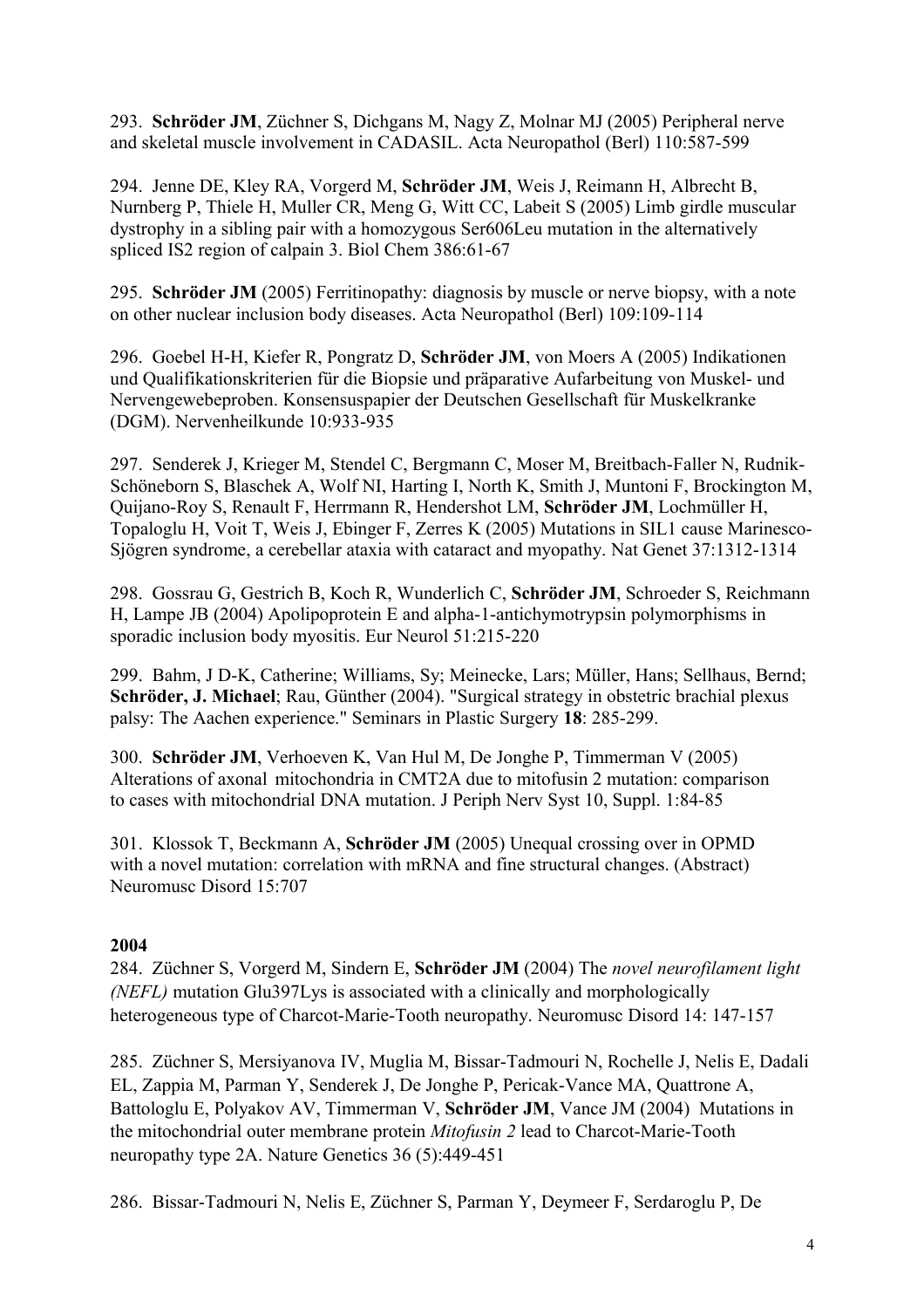Jonghe P, Van Gerwen V,Timmerman V, **Schröder JM**, Battaloglu E (2004) Absence of a *KIF1 B* mutation in a large Turkish CMT2A family suggests the involvement of a second gene. Neurology 62:1522-5

287. De Paepe B, **Schröder JM**, Martin J-J, Racz GZ, De Bleecker JL (2004) Localization of the alpha-chemokine SDF-1 and its receptor CXCR4 in idiopathic inflammatory myopathies. Neuromusc Disord 14: 265-273

288. De Paepe B, Racz GZ, **Schröder JM**, De Bleecker JL (2004) Expression and distribution of the nitric oxide synthases in idiopathic inflammatory myopathies. Acta Neuropathol (Berl) 108:37-42

289. Vielhaber S, Feistner H, Weis J, Kreuder J, Sailer M, **Schröder JM**, Kunz WS (2004) Primary carnitine deficiency: adult onset lipid storage myopathy with a mild clinical course. J Clin Neurosci 11 (8): 919-924

290. **Schröder JM**, Hackel V, Wanders RJ, Göhlich-Ratmann G, Voit T (2004) Opticocochleo dentate degeneration associated with severe peripheral neuropathy and caused by peroxisomal D-bifunctional protein deficiency. Acta Neuropathol (Berl) 108:154-167

291. **Schröder JM**, Durling H, Laing N (2004) Actin myopathy with nemaline bodies, intranuclear rods, and a heterozygous mutation in ACTA1 (Asp154Asn). Acta Neuropathol (Berl) 108:250-256

292. **Schröder JM** (2004) Highlights of structural changes in nerve biopsies from cases with novel mutations in Tangier disease, CMT 2A, 2E, and 4C. Neuromuscular Disorders 14:583-584.

## **2003**

273. Senderek J, Bergmann C, Ramaekers VT, Nelis E, Bernert G, Makowski A, Züchner S, De Jonghe P, Rudnik-Schöneborn S, Zerres K, **Schröder JM** (2003) Mutations in the ganglioside-induced differentiation-associated protein-1 (GDAP1) gene in intermediate type autosomal recessive Charcot-Marie-Tooth neuropathy. Brain 126: 642-649

274. Mawrin C, Brunn A, Röcken C, **Schröder JM** (2003) Peripheral neuropathy in systemic lupus erythematosus: pathomorphological features and distribution pattern of matrix metalloproteinases. Acta Neuropathol 105: 365-372

275. Züchner S, Sperfeld AD, Senderek J, Sellhaus B, Hanemann CO, **Schröder JM** (2003) A novel nonsense mutation in the *ABC1* gene causes a severe syringomyelia-like phenotype of Tangier disease. Brain 126: 920-927

276. Sindern E, Ziemssen F, Ziemssen T, Podskarbi T, Shin Y, Brasch F, Müller KM, **Schröder JM**, Malin J-P, Vorgerd M (2003) Adult polyglucosan body disease - A postmortem correlation study. Neurology 61: 263-265

277. Seeliger S, Vogl T, Engels IH, **Schröder JM**, Sorg C, Sunderkotter C, Roth J (2003) Expression of calcium-binding proteins MRP8 and MRP14 in inflammatory muscle diseases.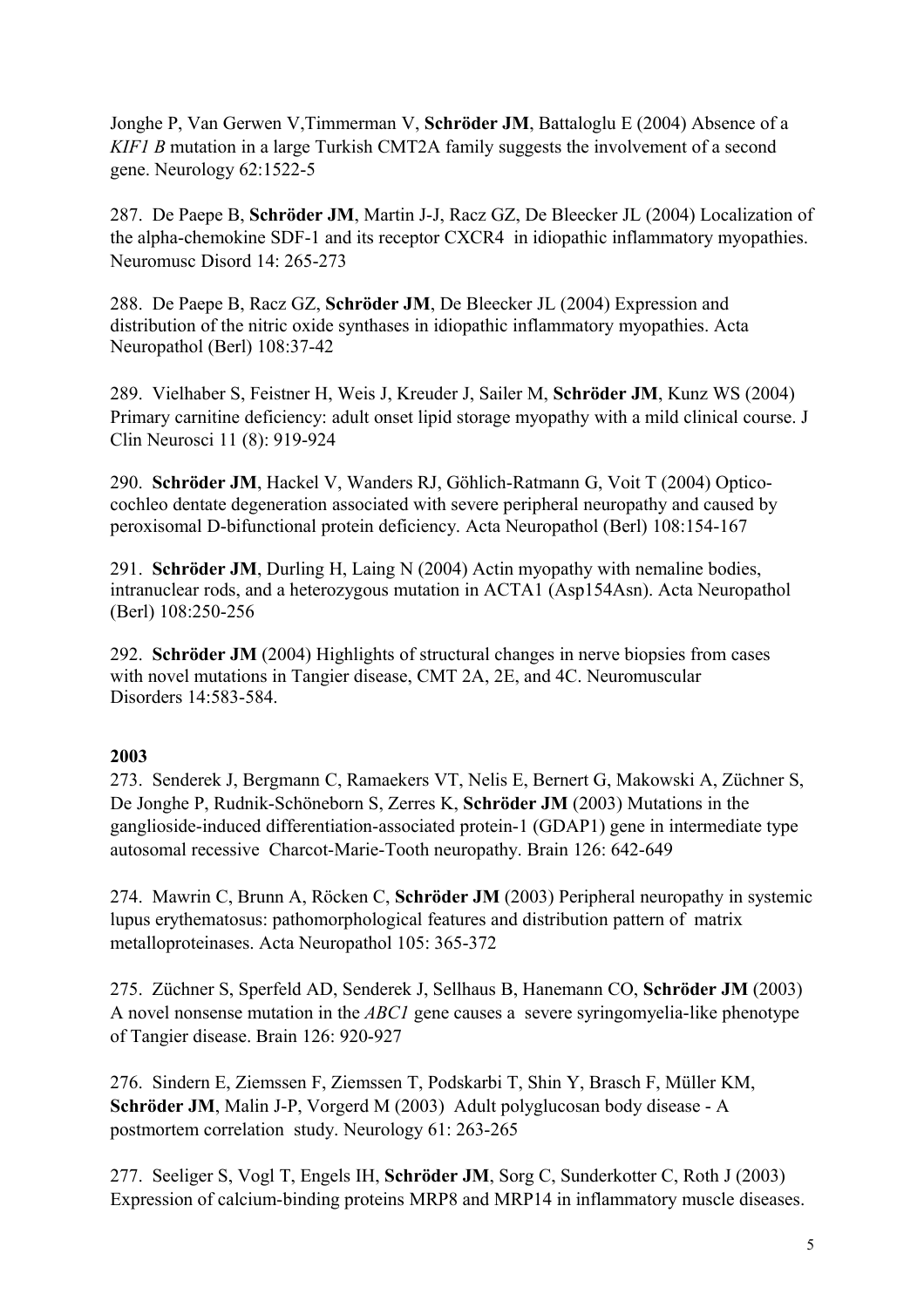Am J Pathol 163: 947-956

278. Thiex R, Küker W. Müller HD, Rohde I, **Schröder JM**, Gilsbach JM, Rohde V (2003) The long-term effect of recombinant tissue-plasminogen-activator (rt-PA) on edema formation in a large-animal model of intracerebral hemorrhage. Neurol Res 25: 254-262

279. Kubisch C, Schoser BG, von Düring M, Betz RC, Goebel HH, Zahn S, Ehrbrecht A, Aasly J, Schroers A, Popovic N, Lochmüller H, **Schröder JM**, Brüning T, Malin JP, Fricke B, Meinck HM, Torbergsen T, Engels H, Vorgerd M (2003) Homozygous mutations in caveolin-3 cause a severe form of rippling muscle disease. Ann Neurol 53: 512-520

280. Müller HD, Beckmann A, **Schröder JM** (2003) Inflammatory infiltrates in the spinal cord of patients with Guillain-Barré syndrome. Acta Neuropathol 106: 509-517

281. Senderek J, Bergmann C, Stendel C, Kirfel J, Verpoorten N, De Jonghe P, Timmerman V, Chrast R, Verheijen MHG, Lemke G, Battaloglu E, Parman Y, Erdem S, Tan E, Topaloglu H, Hahn A, Müller-Felder W, Rizzuto N, Fabrizi GM, Stuhrmann M, Rudnik-Schöneborn S, Züchner S, **Schröder JM**, Buchheim E, Straub V, Klepper J, Huehne K, Rautenstrauss B, Büttner R, Nelis E, Zerres K (2003) Mutations in a gene encoding a novel SH3/TPR domain protein cause autosomal recessive Charcot-Marie-Tooth type 4C neuropathy. Am J Hum Genet 73: 1106-1119

282. Becker M, Ingianni G, Lassner F, Atkins D, **Schröder JM** (2003) Intraoperative Schnellschnittdiagnostik bei der geburtstraumatischen Plexusläsion - Gegenüberstellung von Makroskopie, HE-Schnellschnitten und Semidünnschnitten mit Toluidinblau-Färbung. Handchir Mikrochir Plast Chir 35: 112-116

283. **Schröder JM** (2003) Normale Histologie und Histopathologie der Läsionen des peripheren Nervensystems, S. 5-21. Tumoren peripherr Nerven. S. 24-25 in: Mumenthaler M, Stöhr M, Müller-Vahl H (Hrsg.) Läsionen peripherer Nerven, 8. Auflage. Thieme: Stuttgart, New York

## **2002**

260. Vielhaber S, Jakubiczka S, **Schröder JM**, Sailer M, Feistner H, Heinze H-J, Wieacker P, Bettecken T (2002) Facioscapulohumeral muscular dystrophy with *Eco*RI/*BIn*I fragment size of more than 32 kb. Muscle Nerve 25: 540-548

261. De Bleecker JL, De Paepe B, Vanwalleghem IE, **Schröder JM** (2002) Differential expression of chemokines in inflammatory myopathies. Neurology 58: 1779-1785

262. Sperfeld AD, Hein C, **Schröder JM**, Ludolph AC, Hanemann CO (2002) Occurrence and characterization of peripheral nerve involvement in neurofibromatosis type 2. Brain 125: 996-1004

263. Takashima H, Boerkiel CF, De Jonghe P, Ceuterick C, Martin J-J, Voit T, **Schröder JM**, Williams A, Brophy PJ, Timmermann V, Lupski JR (2002) Periaxin mutations cause a broad spectrum of demylinating neuropathies. Ann Neurol 51: 709-715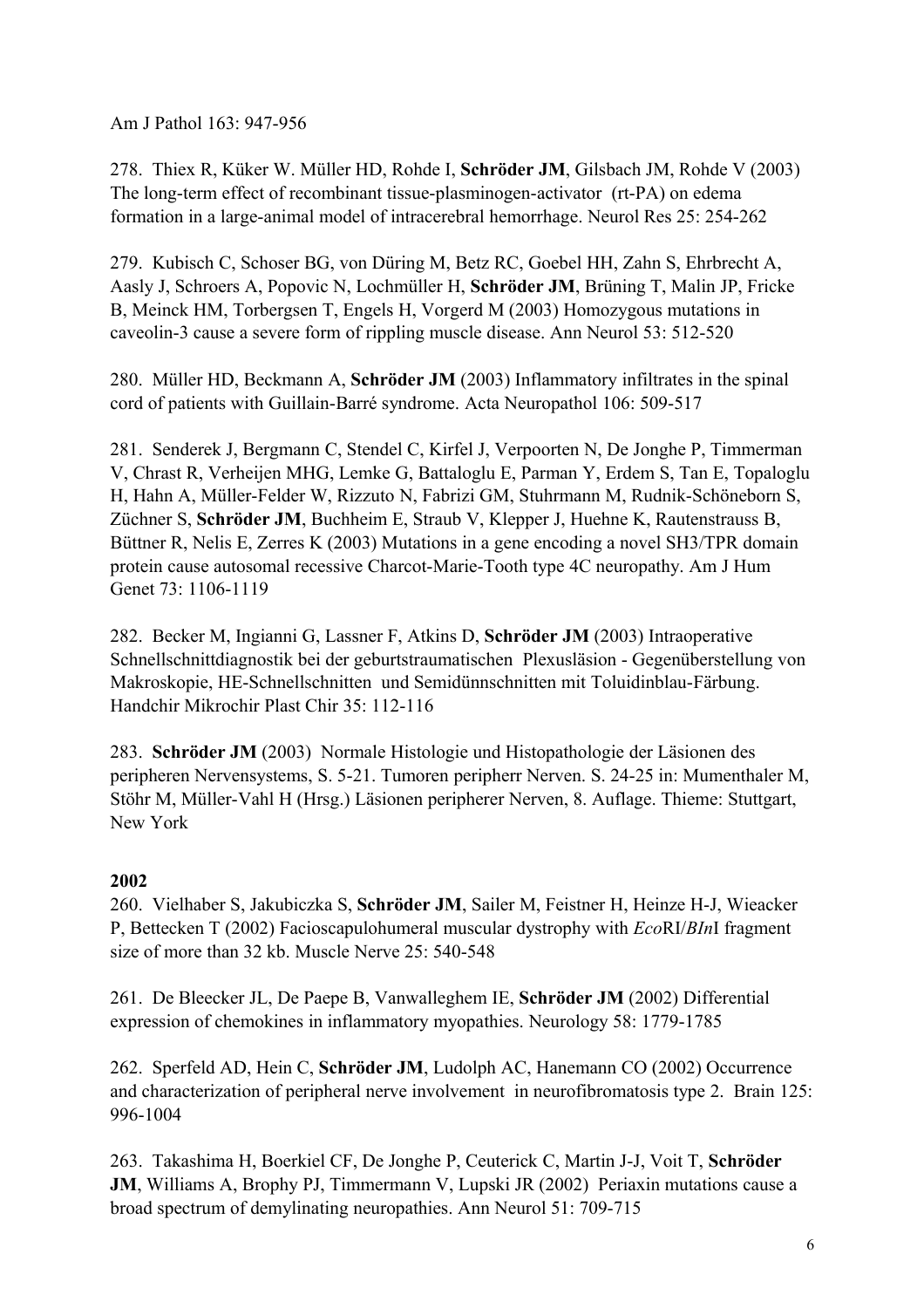264. Brunn A, Nacimiento W, Sellhaus B, Müller HD, Buss A, **Schröder JM** (2002) Acute onset of hemorrhagic leukoencephalomyelitits (Hurst) in the spinal cord. Clin Neuropathol 21: 214-219

265. Pilartz M, Jess T, Indefrei D, **Schröder JM** (2002) Adoptive transfer-experimental allergic neuritis in newborn Lewis rats results in inflammatory infiltrates, mast cell activation, and increased Ia expression with only minor nerve fiber degeneration. Acta Neuropathol 104: 513-524

266. Voit T, Parano E, Straub V, **Schröder JM**, Schaper J, Pavone P, Falsaperla R, Pavone L, Herrmann R (2002) Congenital muscular dystrophy with adducted thumbs, ptosis, external ophthalmoplegia, mental retardation and cerebellar hypoplasia: a novel form of CMD. Neuromusc Disord 12: 623-630

267. Peiffer J, **Schröder JM**, Paulus W (Hrsg) (2002) Neuropathologie. 3. Auflage, 723 S. Springer: Berlin, Heidelberg, New York

268. **Schröder JM** (2002) Abschnitt II - Peripheres Nervensystem, S. 521-606 In: Peiffer J, **Schröder JM** (Hrsg) Neuropathologie, 3. Auflage. Springer: Berlin, Heidelberg, New York

269. **Schröder JM** (2002) Abschnitt III - Skelettmuskulatur, S. 607-714. In: Peiffer J, **Schröder JM** (Hrsg) Neuropathologie, 3. Auflage. Springer: Berlin, Heidelberg, New York

270. Haubrich C, Krings T, Senderek J, Züchner S, **Schröder JM**, Noth J, Töpper R (2002) Hypertrophic nerve roots in a case of Roussy-Lévy syndrome. Neuroradiol 44: 933-937

271. Fischer D, Brunn A, **Schröder JM**, Reul J, Schröder R (2002) Spinal schwannoma mimicking lower limb SMA. Neurology 59: 1420

272. Bergmann C, Zerres K, Rudnik-Schöneborn S, Eggermann T, **Schröder JM**,Senderek J (2002) Allelic variants in the 5' non-coding region of the connexin32 gene: possible pitfalls in the diagnosis of X-linked Charcot-Marie-Tooth neuropathy (CMTX). J Med Genet 39: e58

#### **2001**

249. Voit T, Kutz P, Leube B, Neuen-Jacob E, **Schröder JM**, Cavallotti D, Vaccario ML, Schaper J, Broich P, Cohn R, Baethmann M, Göhlich-Ratmann G, Scoppetta C, Herrmann R (2001) Autosomal dominant distal myopathy: further evidence of a chromosome 14 locus. Neuromusc Disord 11: 11-19

250. Hermanns B, Brunn A, Schwarz ER, Sachweh JS, Seipelt I, **Schröder JM**, Vogel U, Schoendube FA, Buettner R (2001). Fulminant toxoplasmosis in a heart transplant recipient. Pathol Res Pract 197: 211-215

251. Bergmann C, **Schröder JM**, Rudnik-Schöneborn S, Zerres K, Senderek J (2001) A point mutation in the human connexin32 promoter P2 does not correlate with X-linked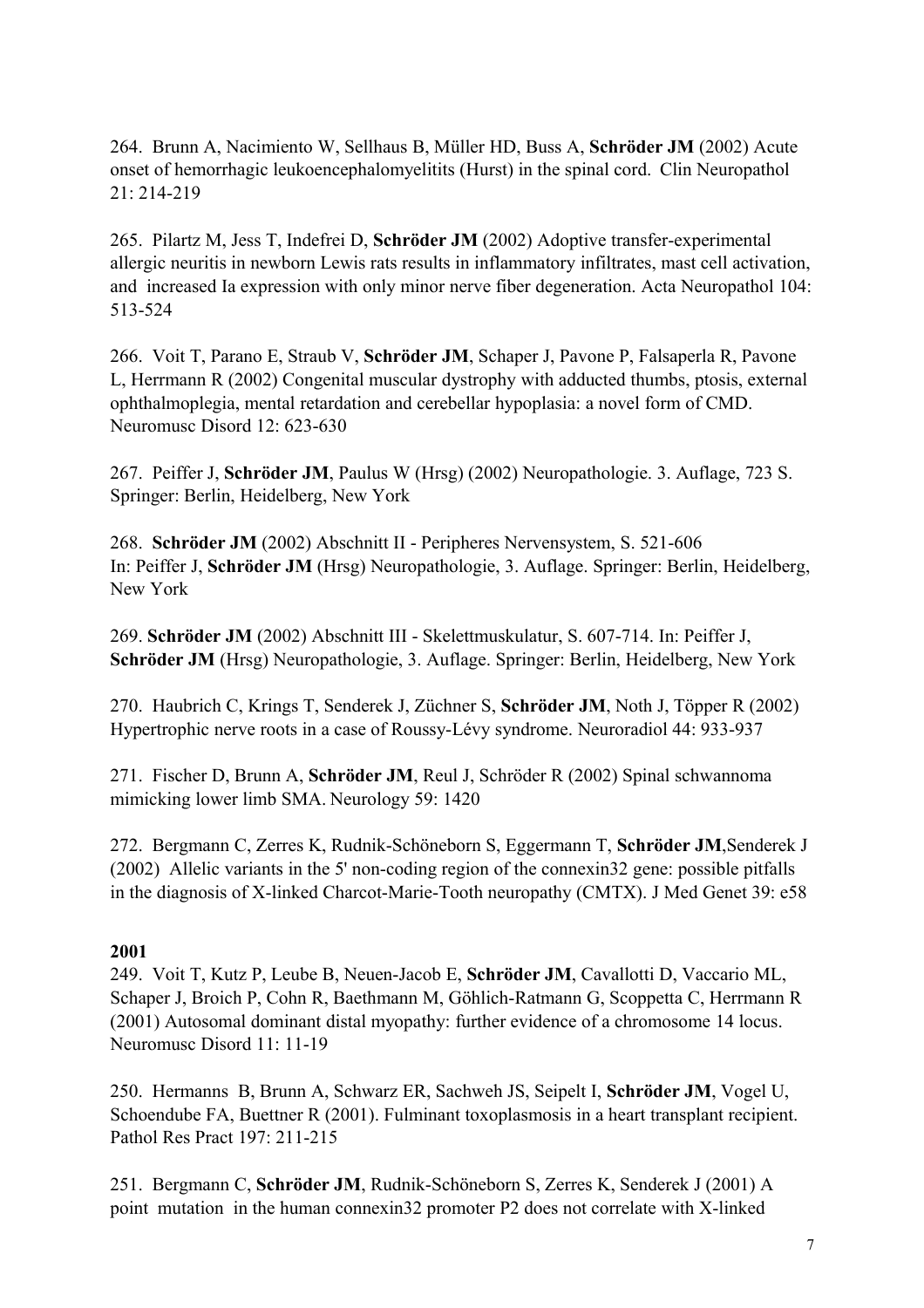dominant Charcot-Marie-Tooth neuropathy in Germany. Mol Brain Res 88: 183-185

252. De Bleecker JL, Meire VI, Van Walleghem IE, Groessens IM, **Schröder JM** (2001) Immunolocalization of FAS and FAS ligand in inflammatory myopathies. Acta Neuropathol 101: 572-578

253. Sindern E, **Schröder JM**, Krismann M, Malin JP (2001) Inflammatory polyradiculoneuropathy with spinal cord involvement and letal outcome after hepatitis B vaccination. J Neurol Sci 186: 81-85

254. Müller HD, Vielhaber S, Brunn A, **Schröder JM** (2001) Dominantly inherited myopathy with novel tubular aggregates containing 1-21 tubulofilamentous structures. Acta Neuropathol 102: 27-35

255. Droste S, Jörg J, Lux G, Sellhaus B, **Schröder JM** (2001) Immunvermittelte interstitielle Myositis und aplastische Anämie bei benignem Thymom. Akt Neurol 28: 281- 284

256. Mawrin Ch, Schütz G, **Schröder JM** (2001) Correlation between the number of epineurial and endoneurial blood vessels in diseased human sural nerves. Acta Neuropathol  $102 \cdot 364 - 372$ 

257. Vielhaber S, Schröder R, Winkler K, Weis S, Sailer M, Feistner H, Heinze H-J, **Schröder JM**, Kunz WS (2001) Defective mitochondrial oxidative phosphorylation in myopathies with tubular aggregates originating from sarcoplasmic reticulum. J Neuropathol Exp Neurol 60: 1032-1040

258. Senderek J, Ramaekers VT, Zerres K, Rudnik-Schöneborn S, **Schröder JM**, Bergmann C (2001) Phenotypic variation of a novel nonsense mutation in the P0 intracellular domain. J Neurol Sci 192: 49-51

259. **Schröder JM** (2001) Pathology of Peripheral Nerves. An Atlas of Structural and Molecular Pathological Changes. 380 pp. Springer: Berlin, Heidelberg, New York

## **2000**

234. Hermanns B, Molnar M, **Schröder JM** (2000) Peripheral neuropathy associated with hereditary and sporadic inclusion body myositis: Confirmation by electron microscopy and morphometry. J Neurol Sci 179: 92-102

235. Beckmann A, **Schröder JM** (2000) Recessive PMP22 mutations: Quantitativve and qulitative aspects. Ann Neurol 48:131-132

236. Senderek J, Hermanns B, Lehmann U, Marx G, Kabus C, Timmerman V, Stoltenburg-Didinger G, **Schröder JM** (2000) Charcot-Marie-Tooth neuropathy type 2 and P0 point mutations: Two novel amino acid substitutions (Asp61Gly; Tyr119Cys) and a possible "hotspot" on Thr124Met. Brain Pathol 10: 235-248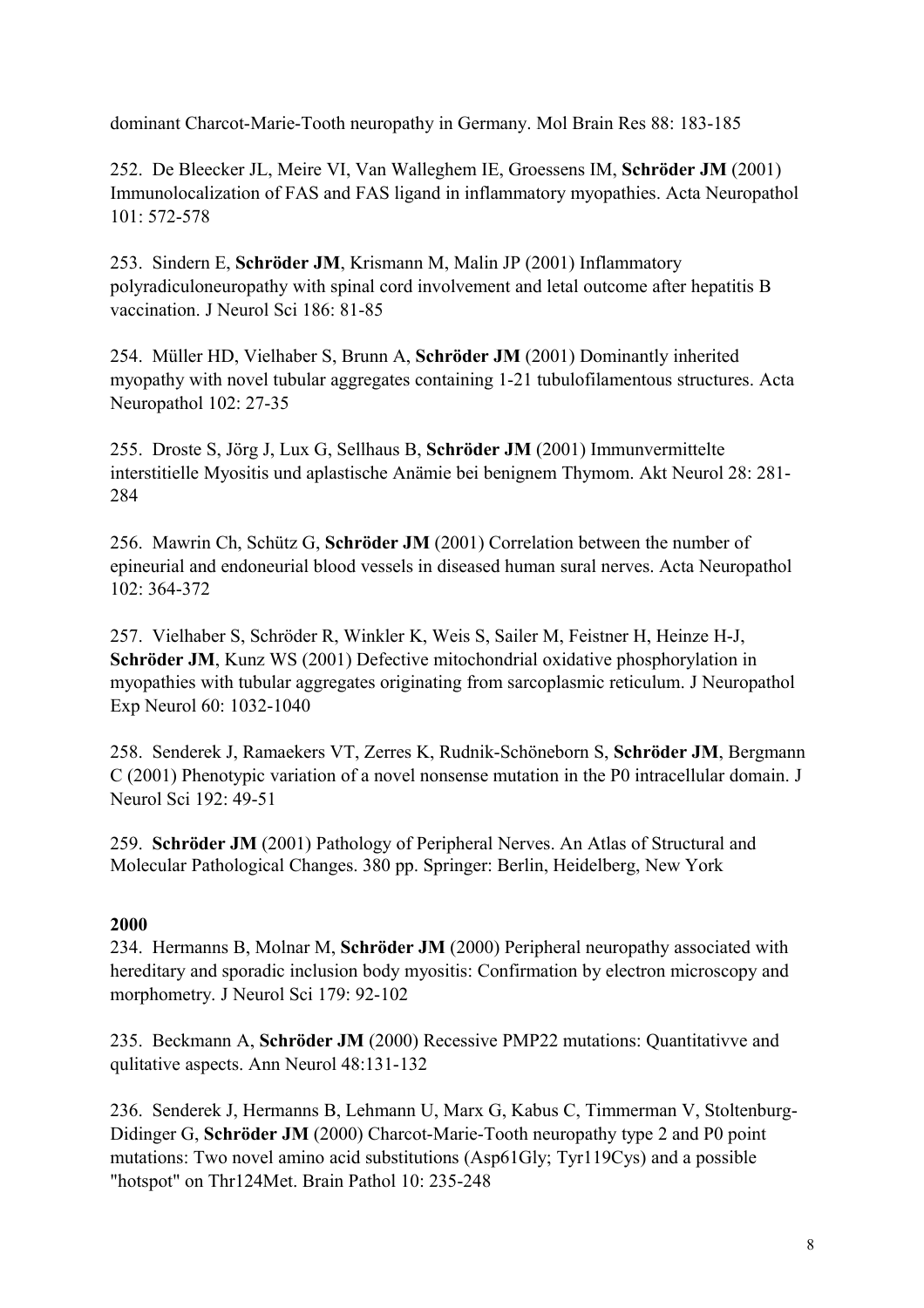237. **Schröder JM** (2000) Cadmium, p. 276-280. In: Spencer PS, Schaumburg HH (Eds) Experimental and Clinical Neurotoxicology, 2nd Ed. Oxford University Press: New York, Oxford

238. **Schröder JM** (2000) Isoniazid, p. 690-697. In: Spencer PS, Schaumburg HH (Eds) Experimental and Clinical Neurotoxicology, 2nd Ed. Oxford University Press: New York, Oxford

239. Ziemssen F, Sindern E, **Schröder JM**, Shin YS, Zange J, Kilimann MW, Malin J-P, Vorgerd M (2000) Novel missense mutations in the glycogen-branching enzyme gene in adult polyglucosan body disease. Ann Neurol 47: 536-540

240. Zanssen S, Molnar M, Buse G, **Schröder JM** (2000) Novel cluster of tRNA Leu (UUR) mutations in a sporadic case of infantile myopathy restricted to muscle tissue. Neuropediatrics 31: 93-96

241. Bergmann C, Senderek J, Hermanns B, Jauch A, Janssen B, **Schröder JM**, Karch D (2000) Becker muscular dystrophy combined with X-linked Charcot-Marie-Tooth neuropathy. Muscle Nerve 23: 818-823

242. Beckmann A, **Schröder JM** (2000) Screening for Charcot-Marie-Tooth type 1A and hereditary neuropathy with liability to pressure palsy in archival nerve biopsy samples by direct-double-differential PCR. Acta Neuropathol 100: 459-463

243. Mayfrank L, Kim Y, Kissler J, Delsing P, Gilsbach JM, **Schröder JM**, Weis J (2000) Morphological changes following experimental intraventricular haemorrhage and intraventricular fibrinolytic treatment with recombinant tissue plasminogen activator. Acta Neuropathol 100: 561-567

244. Müller HD, Mugler M, Ramaekers VT, **Schröder JM** (2000) Hereditary motor and sensory neuropathy with absence of large myelinated fibers due to absence of large neurons in dorsal root ganglia and anterior horns, clinically associated with deafness, mental retardation, and epilepsy (HMSN-ADM). J Periph Nerv Sys 5: 147-157

245. Thomas PK, King RH, Workman JM, **Schröder JM** (2000) Hypertrophic perineurial dysplasia in multifocal and generalized peripheral neuropathies. Neuropathol Appl Neurobiol  $26 \cdot 536 - 543$ 

246. Schmitt AB, Buss A, Breuer S, Brook GA, Pech K, Martin D, Schoenen J, Noth J, Love S, **Schröder JM**, et al. (2000) Major histocompatibility complex class II expression by activated microglia caudal to lesions of descending tracts in the human spinal cord is not associated with a T cell response. Acta Neuropathol 100: 528-536

247. Beckmann A, **Schröder JM** (2000) PMP22 mutations: Quantitative and qualitative aspects.- Letter to the Editor. Ann Neurol 48: 131-132

248. Bank C, Soulimane T, **Schröder JM**, Buse G, Zanssen S (2000) Multiple deletions of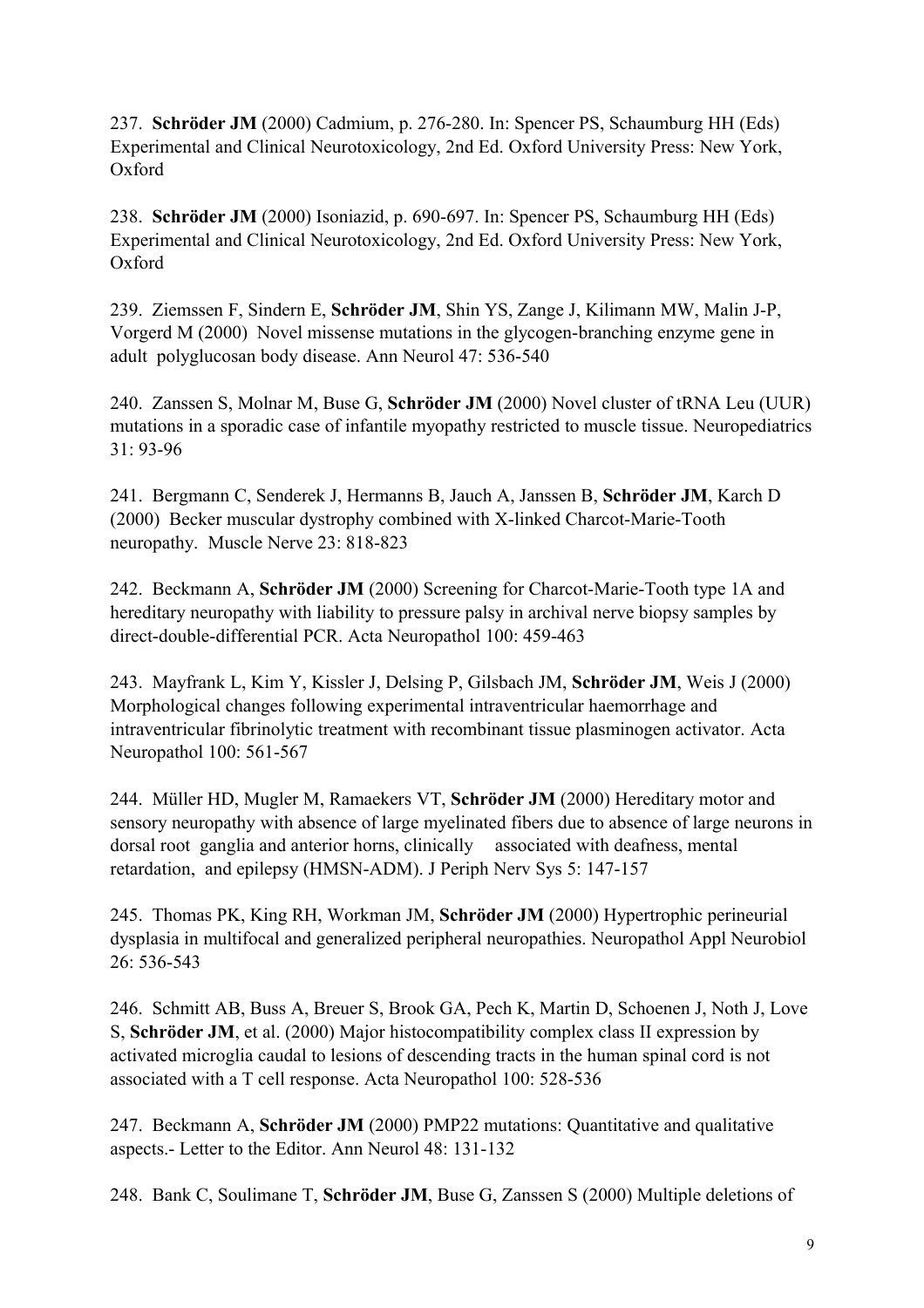mtDNA remove the light strand origin of replication. Biochem Biophys Res Comm 279: 595- 601

## **1999**

223. **Schröder JM**, Rollnik JD, Schubert M, Wohlfarth K, Dengler R (1999) Demyelinating sensorimotor neuropathy with congenital cataract, mental retardation, and unique perineurial cells within the endoneurium. Acta Neuropathol 98: 421-426

224. **Schröder JM** (1999) Pathologie peripherer Nerven. 862 S. Band 13/8 in der Serie Spezielle pathologische Anatomie. Hrsg. G. Seifert. Springer: Berlin, Heidelberg, New York

225. **Schröder JM** (1999) Neuropathologie. Kapitel 10: Zerebrale und spinale raumfordernde Prozesse. S. 591-608. In: Hopf HC, Deuschl G, Diener HC, Reichmann H (Hrsg) Neurologie in Praxis und Klinik, Band I; 3. Auflage. Thieme: Stuttgart, New York

226. **Schröder JM** (1999) Diagnostischer Stellenwert pathomorphologischer Untersuchungsmethoden bei peripheren Neuropathien. Kapitel 22: Polyneuropathien. S. 377- 383. In: Hopf HC, Deuschl G, Diener HC, Reichmann H (Hrsg) Neurologie in Praxis und Klinik, Band I, 3. Auflage. Thieme: Stuttgart, New York

227. **Schröder JM**, Wang JF, Sindern E, Malin JP (1999) Polyneuropathy with osmiophilic membrane-bound, cytoplasmic inclusions in Schwann cells (POMCIS). Acta Neuropathol 98: 427-432

228. Sindern E, Patzold T, Vorgerd M, Shin YS, Podskarbi T, **Schröder JM**, Malin JP (1999) Adulte Polyglukosankörperkrankheit. Der Nervenarzt 8: 745-749

229. Vielhaber D, Riedemann C, Pottag G, Klose S, Kekow J, Schröder JM, Sailer M, Feistner H (1999) Zur Differentialdiagnose der proximalen Muskelschwäche: Die osteomalazische Myopathie. Akt Neurologie 26: 236-239

230. Senderek J, Hermanns B, Bergmann C, Boroojerdi B, Bajbouj M, Hungs M, Ramaekers VT, Quasthoff S, Karch D, **Schröder JM** (1999) X-linked dominant Charcot-Marie-Tooth neuropathy: clinical, electrophysiological, and morphological phenotype in four families with different connexin32 mutations. J Neurol Sci 167: 90-101

231. Gobbelé R, Schoen SW, **Schröder JM**, Vorwerk D, Schwarz M (1999) S-1 radiculopathy as a possible predisposing factor in focal myositis with unilateral hypertrophy of the calf muscles. J Neurol Sci 170: 64-68

232. Wang J-F, **Schröder JM** (1999) Comparative morphometric evaluation of peripheral nerves and muscle fibers in myotonic dystrophy. Acta Neuropathol 99: 39-47

233. **Schröder JM** (1999) Pathologie peripherer Nerven, S. 159-168. In: Neurologie Intensivkurs, Handouts, Ärzte-Seminare Karlsruhe, 03. - 04. Dezember 1999. Hrsg: Karlsruher Kongreß- und Ausstellungs-GmbH, Karlsruhe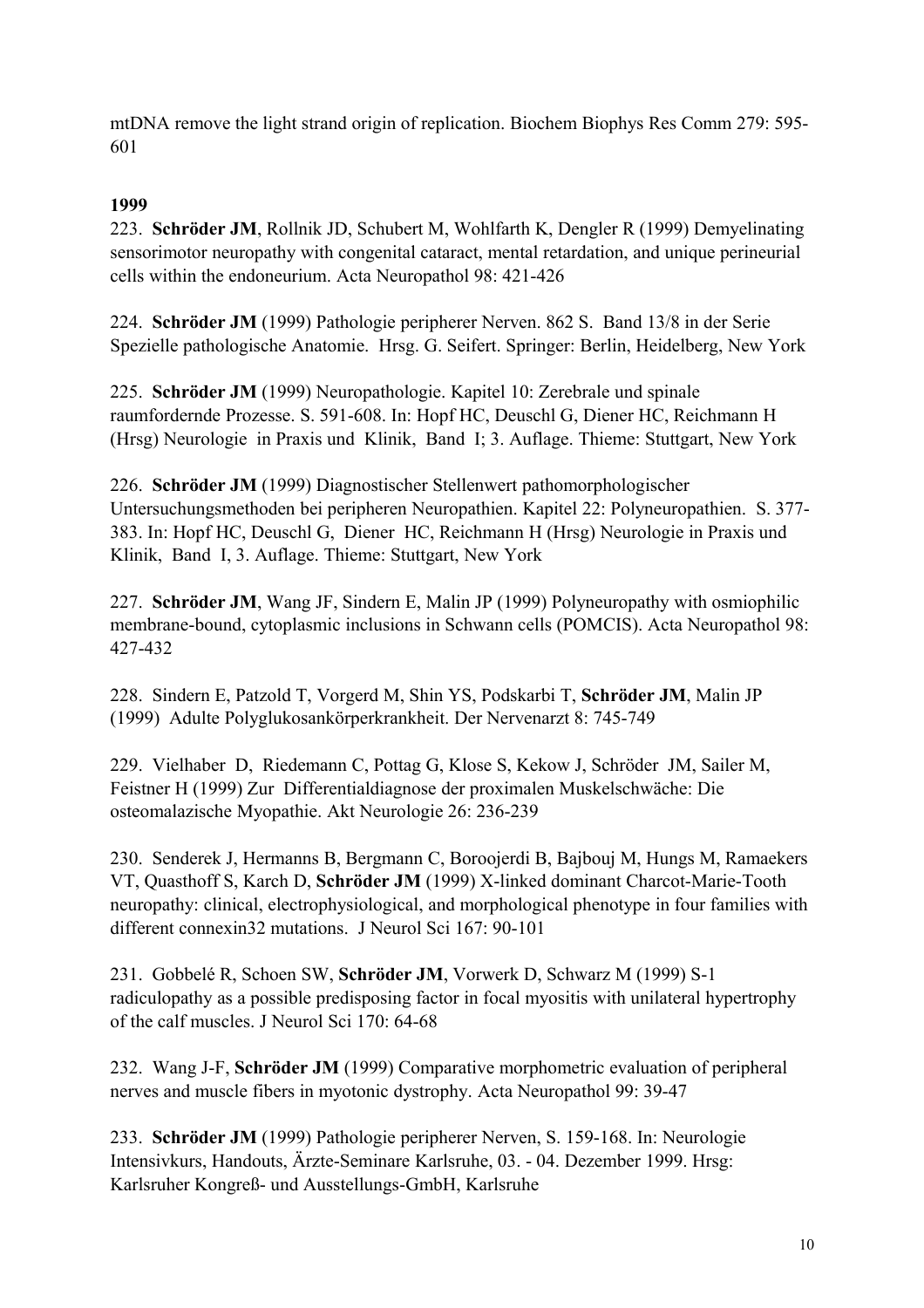### **1998**

208. Thiex R, **Schröder JM** (1998) PMP-22 gene duplications and deletions identified in archival, paraffin-embedded sural nerve biopsies: Correlation to structural changes. Acta Neuropathol 96: 13-21

209. Senderek J, Bergmann C, Quasthoff S, Ramaekers VT, **Schröder JM** (1998) X-linked dominant Charcot-Marie-Tooth disease: Nerve biopsies allow morphological evaluation and detection of connexin32 mutations (Arg15Trp, Arg22Gln). Acta Neuropathol 95: 443-449

210. Molnar M, **Schröder JM** (1998) Pleomorphic mitochondrial and different filamentous inclusions in inflammatory myopathies associated with mtDNA deletions Acta Neuropathol 96: 41-51

211. Baethmann M, Göhlich-Ratmann G, **Schröder JM**, Kalaydjieva L, Voit T (1998) HMSN-Lom in a 13-year old Bulgarian girl Neuromusc Disord 8: 90-94

212. Knepper A, Dölemeyer A, Mugler M, **Schröder JM**, Meyer-Ebrecht D (1998) Automatische Segmentierung und morphometrische Analyse von Nervenbiopsien, S. 353- 357. In: Lehmann T, Metzler V, Spitzer K, Tolxdorff T (Hrsg) Bildverarbeitung für die Medizin 1998. Springer: Berlin, Heidelberg

213. **Schröder JM** (1998) Recommendations for the examination of peripheral nerve biopsies. Virchows Arch 432: 199-205

214. Brook GA, Schmitt AB, Nacimiento W, Weis J, **Schröder JM**, Noth J (1998) Distribution of B-50(GAP-43) mRNA and protein in the normal adult human spinal cord. Acta Neuropathol 95: 378-386

215. Wang J-F, **Schröder JM** (1998) Morphometric evaluation of paraneoplastic neuropathies associated with carcinomas, lymphomas, and dysproteinemias. J Periph Nerv Sys 3: 259-266

216. Stögbauer F, Young P, Kuhlenbäumer G, Kiefer R, Timmermann V, Ringelstein EB, Wang J-F, **Schröder JM**, Van Broeckhoven Ch, Weis J (1998) Autosomal dominant burning feet syndrome. J Neurol Neurosurg Psych 67: 78-81

217. Weis J, Lie DC, Ragoss U, Züchner SL, **Schröder JM**, Karpati G, Farruggella T, Yancopoulos GD, DiStefano PS (1998) Increased expression of CNTF receptor alpha in denervated human skeletal muscle. J Neuropathol Exp Neurol 57: 850-857

218. Lammens M, Moerman Ph, Fryns JP, **Schröder JM**, Spinnewyn D, Casaer P, Dom R (1998) Neuropathological findings in Moebius syndrome. Clin Genet 54: 136-141

219. Mumenthaler M, Schliack H, Stöhr M (Hrsg) (1998) Läsionen peripherer Nerven und radikuläre Syndrome. 534 S. Mit Beiträgen von Goerke H, Ludin H-P, Millesi H, Müller-Vahl H, Mumenthaler M, Schliack H, **Schröder JM**, Stöhr M, van der Zypen E. Thieme: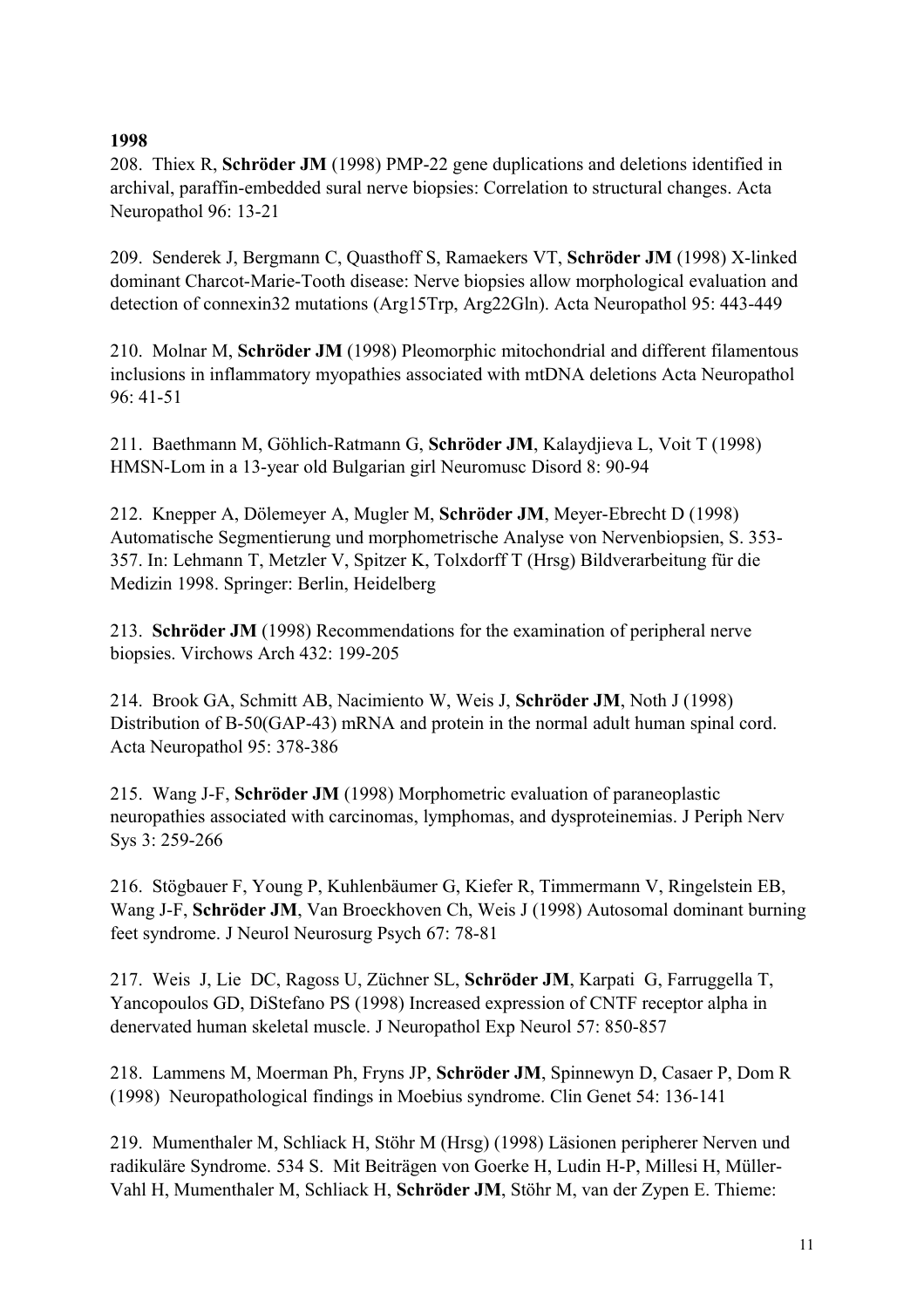## Stuttgart New York

220. Weis J, Weber U, **Schröder JM**, Lemke R, Althoff H (1998) Phrenic nerves and diaphragms in sudden infant death syndrome. Forensic Sci Int 91: 133-146

221. Zanssen S, Molnar M, Buse G, **Schröder JM** (1998) Mitochondrial cytochrome b gene deletion in Kearns-Sayre syndrome associated with a subclinical type of peripheral neuropathy. Clin Neuropathol 17: 291-296

222. Wang J-F, Forst J, Schröder S, **Schröder JM** (1998) Correlation of muscle fiber type measurements with clinical and molecular genetic data in Duchenne muscular dystrophy. Neuromusc Disord 9: 150-158

## **1997**

198. Cremerius U, Bares R, Weis JM, Sabri O, Mull M, **Schröder JM**, Gilsbach JM, Buell U (1997) Fasting improves discrimination of grade 1 and atypical or malignant meningioma in FDG-PET. Journal of Nuclear Medicine 1: 26-30

199. **Schröder JM**, Molnar M (1997) Mitochondrial abnormalities and peripheral neuropathy in

inflammatory myopathy, especially inclusion body myositis. Mol Cell Biochem 174: 277-281

200. Bartz-Bazzanella P, Christoph R, Weiner E, Mugler M, **Schröder JM**, Genth E (1997) Diffuse Fasziitis nach einer Borrelien-Infektion - ein kasuistischer Beitrag Z Rheumatol 56: 214-221

201. **Schröder JM** (1997) Peripheral neuropathies. Correlation between moleculargenetic and fine structural diagnosis of inherited peripheral neuropathies. Brain Pathol 7: 1299-1302

202. Mortier W, Görke N, **Schröder JM** (1997) Riesenaxon-Neuropathie - prognostische Aspekte, S. 279-283. Jahrbuch der neuromuskulären Erkrankungen 1996. Arcis Verlag München

203. Heide E, Thiels C, Shin JS, Podscarbi T, Ketelsen UP, **Schröder JM** (1997) Drei Fälle infantiler nichtlysosomaler muskulärer Glykogenosen mit angeborener Arthrogryposis und Hyperthermien. Ein Defekt im Phosphorylase-Aktivierungssystem. S. 57-62 in: Jahrbuch der neuromuskulären Erkrankungen 1996. Arcis Verlag München

204. **Schröder JM** (1997) Fortschritte der molekularbiologischen Diagnostik peripherer Neuropathien. In: Diener HC, Felgenhauer K, Reichmann H, Wallesch CW, Wiegand F (Hrsg.). Aktuelle Neurologie, Sonderband, S. F2-1 - F2-8. Thieme: Stuttgart

205. Zanssen S, Molnar M, **Schröder JM**, Buse G (1997) Multiple mitochondrial tRNALeu[UUR] mutations associated with infantile myopathy. Mol Cell Biochem 174: 231-236

206. Schütz G, **Schröder JM** (1997) Number and size of epineurial blood vessels in normal and diseased human sural nerves. Cell Tissue Res 290: 31-37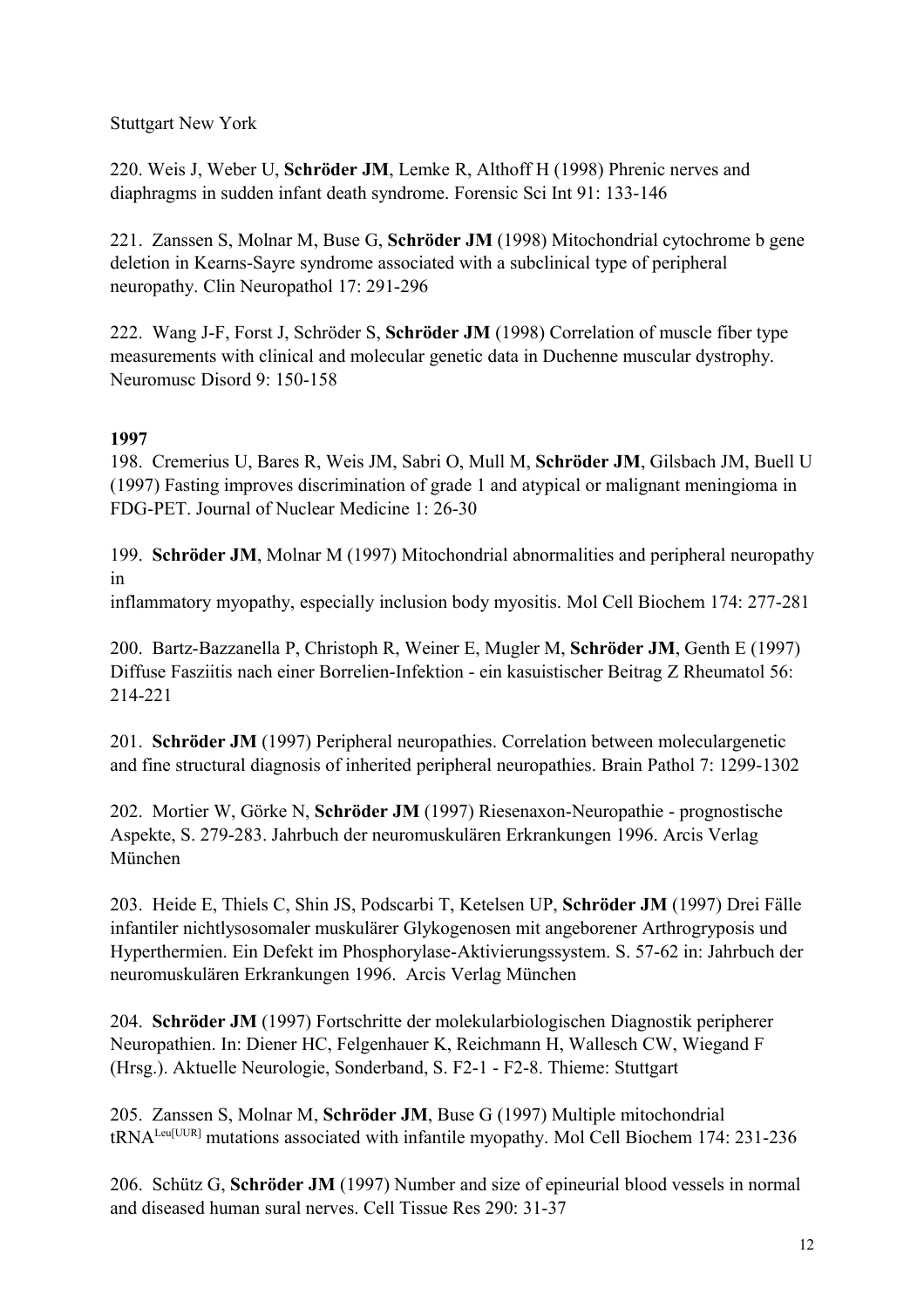207. Heide E, Thiels C, Shin JS, Podscarbi T, Ketelsen UP, **Schröder JM** (1997) Drei Fälle infantiler nichtlysosomaler muskulärer Glycogenosen mit angeborener Arthrogryposis und Hyperthermien. Ein Defekt im Phosphorylase-Aktivierungssystem. S. 325-331. In: Boltshauser E, Schmitt B, Steinlin M (Hrsg.) Aktuelle Neuropädiatrie 1996. Novartis Pharma Verlag Nürnberg

### **1996**

183. Braun V, Mayer M, Antoniadis G, Richter H-P, **Schröder JM** (1996) Reconstruction of the spinal accessory nerve with an anastomosis to the dorsal C3 branch: technical note. Neurosurg 38: 208-210

184. **Schröder JM**, Dodel R, Weis J, Stefanidis I, Reichmann H (1996) Mitochondrial changes in muscle phosphoglycerate kinase deficiency. Clin Neuropathol 15: 34-40

185. **Schröder JM** (Guest Editor) (1996) Structure of the node and paranode of peripheral nerves. Introduction. Microscopy, Research and Technique 34: 397-398

186. **Schröder JM** (1996) Developmental and pathological changes at the node and paranode in human sural nerves. Microscopy, Research and Technique 34: 422-435

187. Thiex R, Franke S, **Schröder JM** (1996) Correlation between sural nerve biopsy findings and PMP-22 gene duplication or deletion (Poster). 28th Annual Meeting of the European Society of Human Genetics, 13.04.1996 in London. Zeitschrift?

188. **Schröder JM** (1996) PMP-22 gene analysis (deletion or duplication?) for distinguishing demyelinating peripheral neuropathies of uncertain origin. Vortrag während des "5th European CMT Consortium Meetings". EU-BIOMED 2, 14.04.1996 in London Zeitschrift?

189. Simon R, Thier M, Krüttgen A, Rose-John St, Weiergräber O, Heinrich PC, **Schröder JM**, Weis J (1996) Human CNTF and related cytokines: effects on DRG neurone survival. NeuroReport 7: 153-157

190. Molnar M, Zanssen S, Buse G, **Schröder JM** (1996) A large-scale deletion of mitochondrial DNA in a case with pure mitochondrial myopathy and neuropathy. Acta Neuropathol 91: 654-658

191. **Schröder JM**, Mayer M, Weis J (1996) Mitochondrial abnormalities and intrafamilial variability of sural nerve biopsy findings in adrenomyeloneuropathy Acta Neuropathol 92: 64- 69

192. **Schröder JM** (1996) Congenital fiber type disproportion. Pp. 195-221. In: Lane JM (ed.) Handbook of Muscle Disease. Marcel Dekker: New York, Basel, Hong Kong

193. **Schröder JM**, Kaldenbach T, Piroth W (1996) Nuclear and mitochondrial changes of co-cultivated spinal cord, spinal ganglia and muscle fibers following treatment with various doses of zidovudine. Acta Neuropathol 92: 138-149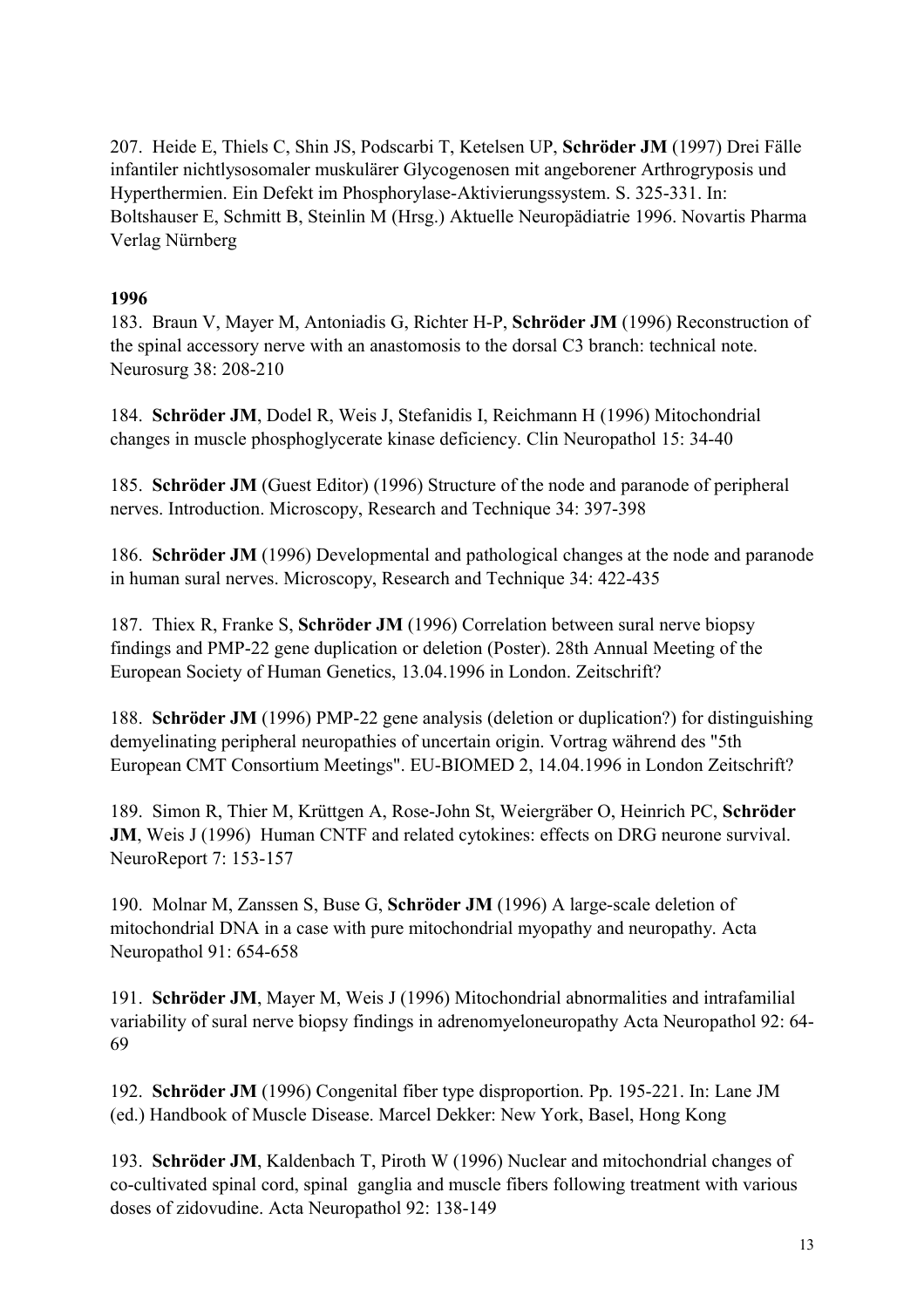194. Quasthoff S, Adelsberger H, Großkreutz J, Arzberger T, **Schröder JM** (1996) Immunhistochemical and electrophysiological evidence for w-conotoxin-sensitive calcium channels in unmyelinated C-fibres of biopsied human sural nerve. Brain Research 723: 29-36

195. Gold R, Zielasek J, **Schröder JM**, Sellhaus B, Cedarbaum J, Hartung HP, Sendtner M, Toyka KV (1996) Treatment with ciliary neurotrophic factor does not improve regeneration in experimental autoimmune neuritis of the Lewis rat. Muscle & Nerve 19: 1177-1180

196. Striepecke E, Handt S, Weis J, Koch A, Cremerius U, Reineke T, Büll U, **Schröder JM**, Zang KD, Böcking A (1996) Correlation of histology, cytogenetic and proliferation fraction (Ki-67 and PCNA) quantitated by image anlysis in meningiomas. Path Res Pract 192: 816- 824

197. Weis J, Züchner S, Lie DC, Schönrock L, Ragoss U, **Schröder JM**, DiStefano PS, Yancopoulos GD (1996) Ciliary Neurotrophic Factor und sein Rezeptor in humanen Hirntumoren. Verh Dtsch Ges Path 80: 496

### **1995**

163. Sommer C, **Schröder JM** (1995) HLA-DR expression in peripheral neuropathies: The role of Schwann cells, resident and hematogenous macrophages, and endoneurial fibroblasts. Acta Neuropathol 89: 63-71

164. **Schröder JM**, Sellhaus B, Jörg J (1995) Identification of the characteristic vascular changes in a sural nerve biopsy of a case with cerebral autosomal dominant arteriopathy with subcortical infarcts and leukoencephalopathy (CADASIL). Acta Neuropathol 89: 116-121

165. Weis J, Dimpfel W, **Schröder JM** (1995) Nerve conduction changes and fine structural alterations of extra- and intrafusal muscle and nerve fibers in streptozotocin diabetic rats. Muscle & Nerve 18: 175-184

166. **Schröder JM**, Krabbe B, Weis J (1995) Oculopharyngeal muscular dystrophy: Clinical and morphological follow-up study reveals mitochondrial alterations and unique nuclear inclusions in

a severe autosomal recessive type. Neuropathol Appl Neurobiol 21: 68-73

167. **Schröder JM**, Sellhaus B, Wöhrmann T, Kögel B, Zwingenberger K (1995) Inhibitory effects of thalidomide on cellular proliferation, endoneurial edema and myelin phagocytosis during early Wallerian degeneration. Acta Neuropathol 89: 415-419

168. Thier M, Simon R, Krüttgen A, Rose-John S, Heinrich PC, **Schröder JM**, Weis J (1995)

Site-directed mutagenesis of human CNTF: functional analysis of recombinant variants. J Neurosci Res 40: 826-835

169. Henn W, Cremerius U, Heide G, Lippitz B, **Schröder JM**, Gilsbach JM, Büll U, Zang KD (1995) Monosomy 1p is correlated with enhanced in vivo glucose metabolism in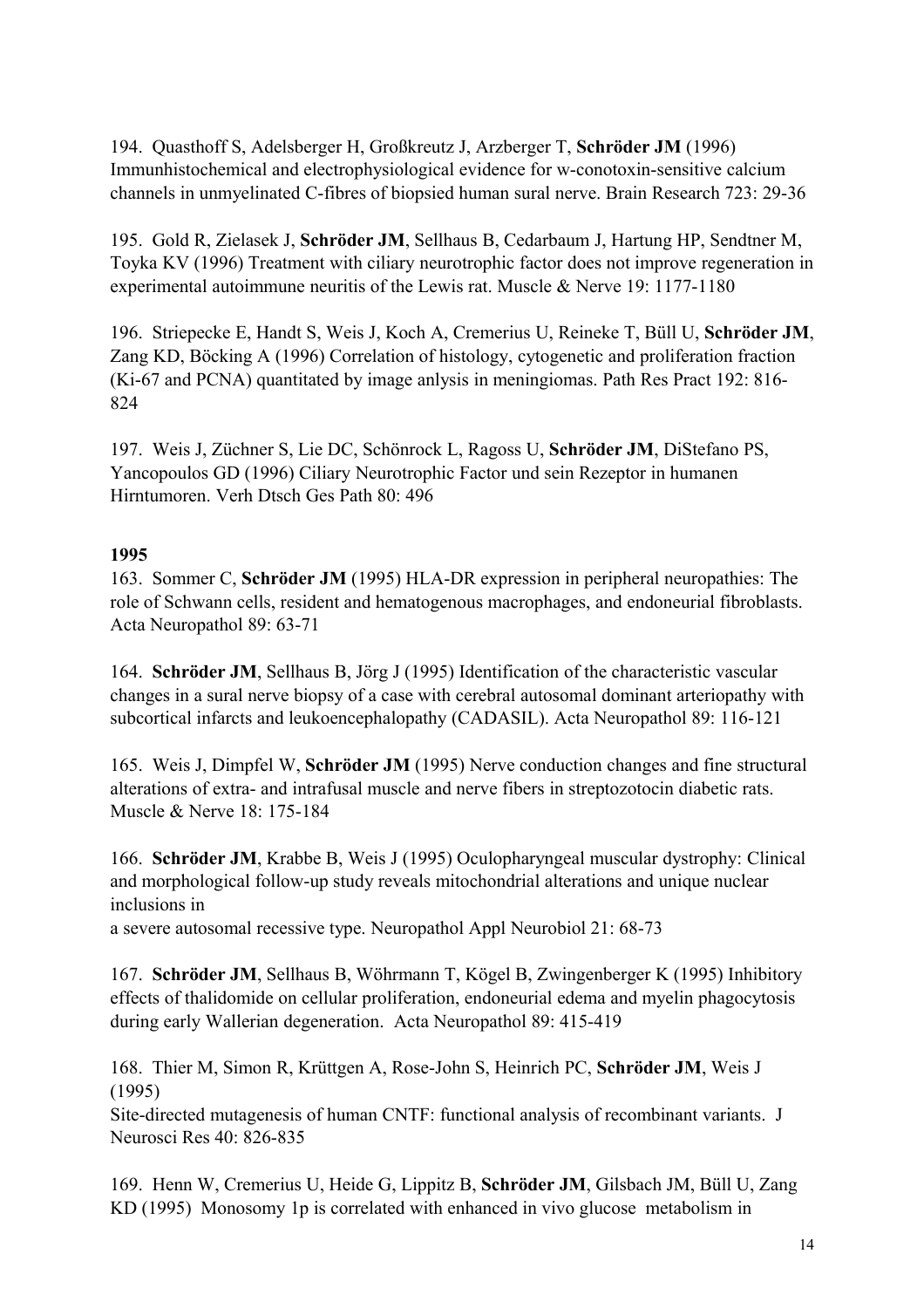meningiomas. Cancer Genet Cytogenet 79: 144-148

170. Peiffer J, **Schröder JM** (Hrsg.) (1995) Neuropathologie. Morphologische Diagnostik der Krankheiten des Nervensystems, der Skelettmuskulatur und der Sinnesorgane. Springer: Berlin, Heidelberg, New York. 623 S.

171. Remmele W, Peiffer J, **Schröder JM** (Hrsg.) (1995) Pathologie, Band 6. Neuropathologie, Muskulatur, Sinnesorgane. 2. Aufl., Springer: Berlin, Heidelberg, New York. 623 S.

172. **Schröder JM** (1995) Pathologie des peripheren Nervensystems, S. 347-402. In: Neuropathologie. Hrsg. J. Peiffer, J. M. Schröder Springer: Berlin Heidelberg New York. 623 S.

173. **Schröder JM** (1995) Pathologie der Skelettmuskulatur, S. 403-470. In: Neuropathologie.

Hrsg. J. Peiffer, J. M. Schröder. Springer: Berlin Heidelberg New York. 623 S.

174. **Schröder JM** (1995) Periphere Nerven und Skelettmuskulatur. In: Pathologie. Hrsg.: S. Blümcke. Walter de Gruyter. Berlin, New York. S. 367-392

175. Krüttgen A, Grötzinger J, Kuratpak G, Weis J, Simon R, Thier M, **Schröder JM**, Heinrich PC, Wollmer A, Müllberg J, Rose-John S (1995) Human ciliary neurotrophic factor: a structure-function analysis. Biochem J 309: 215-220

176. Braun V, Richter H-P, **Schröder JM** (1995) Selective peripheral denervation for spasmodic torticollis: is the outcome predictable? J Neurol 242: 504-507

177. **Schröder JM** (1995) Die Bedeutung der Pathomorphologie für die Differentialdiagnose der

 Myopathien. S. 22-27. In: Neuromuskuläre Erkrankungen. Hrsg. G. Huffmann, H. J. Braune, 464 S.

178. Rauh JR, Obhof W, **Schröder JM**, Sellhaus B, Druschky K-F (1995) Akute Polymyositis als Differentialdiagnose des Postpoliosyndroms. S. 227-231. In: Neuromuskuläre Erkrankungen. Hrsg. G. Huffmann, H. J. Braune, 464 S.

179. Rickmann H, Druschky K-F, Siegel E, **Schröder JM**, Neudecker St (1995) Chronische Myopathie bei zentralem CUSHING-Syndrom. S. 138-143. In: Neuromuskuläre Erkrankungen. Hrsg. G. Huffmann, H. J. Braune, 464 S.

180. Molnar M, Neudecker S, **Schröder JM** (1995) Increase of mitochondria in vasa nervorum of cases with mitochondrial myopathy, Kearns-Sayre syndrome, progressive external ophthalmoplegia and MELAS. Neuropath Appl Neurobiol 21: 432-439

181. Quasthoff S, Grosskreutz J, **Schröder JM**, Schneider U, Grafe P (1995) Calcium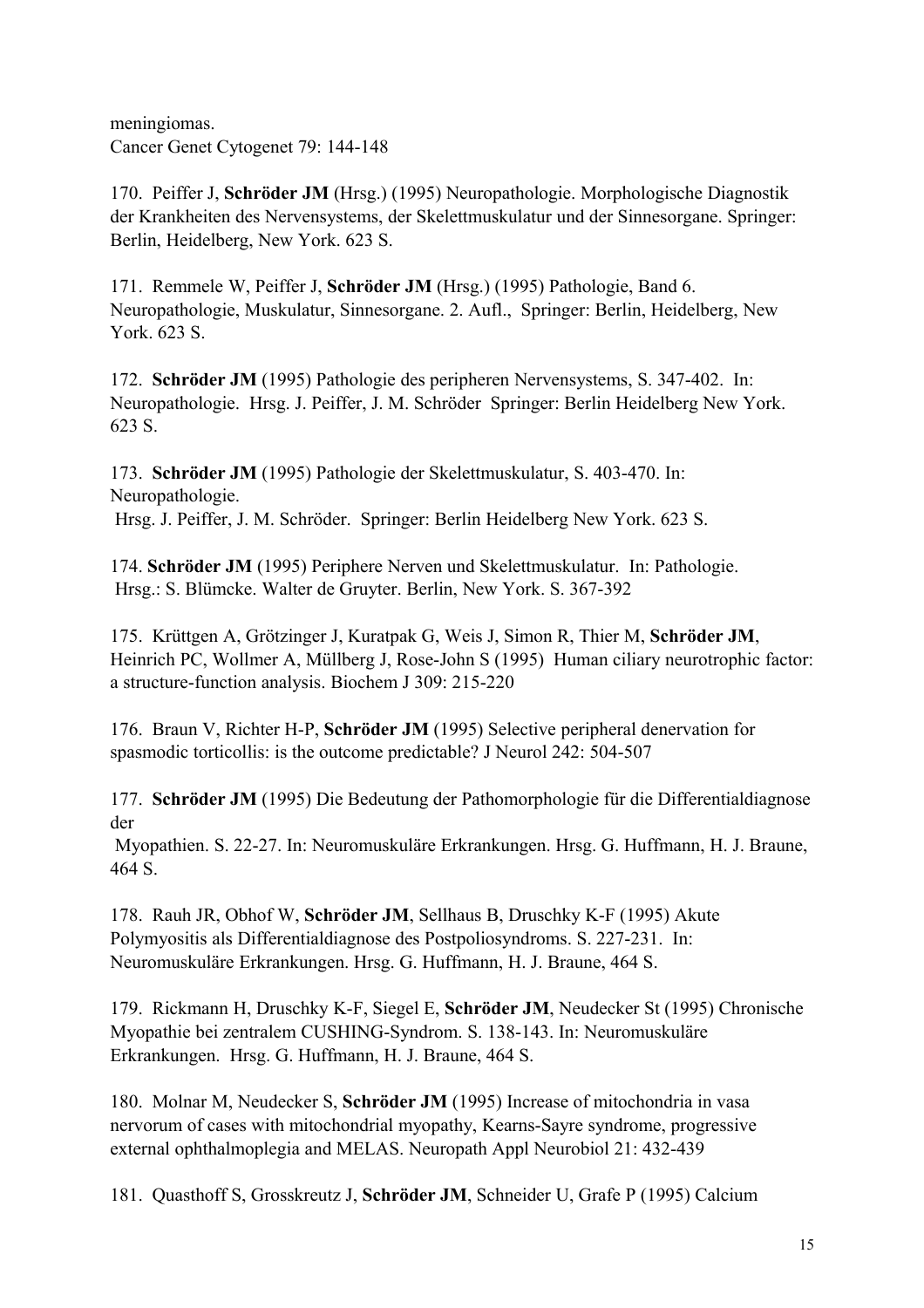potentials and tetrodotoxin-resistant sodium potentials in unmyelinated C fibres of biopsied human sural nerve. Neuroscience 69: 955-965

182. Nase S, Kunze KP, Sigmund M, **Schröder JM**, Shin Y, Hanrath P (1995) A new variant of type IV glycogenosis with primary cardiac manifestation and complete branching enzyme deficiency. In vivo detection by heart muscle biopsy. Eur Heart J 16: 1698-1704

## **1994**

152. **Schröder JM** (1994) Aging of Skeletal Muscle. In: Pathobiology of the Aging Rat. Vol. 2. Eds.: U. Mohr, D.L. Dungworth, C.C. Capen. ILSI Press Washington D.C. S. 485-498

153. **Schröder JM** (1994) Veränderungen bei Verletzungen peripherer Nerven, Heilungsvorgänge und Neurombildung. In: Fortschritt und Fortbildung in der Medizin. Bd. 18 (1994/95). Hrsg. von der Bundesärztekammer. Deutscher Ärzte-Verlag Köln. S. 197-202

154. Weis J, May R, **Schröder JM** (1994) Fine structural and immunohistochemical identification of perineurial cells connecting proximal and distal stumps of transected peripheral nerves at early stages of regeneration in silicone tubes. Acta Neuropathol 88: 159- 165

155. **Schröder JM** (1994) Fine structure of degeneration and regeneration of peripheral nerve fibers. Eur Arch Otorhinolaryngology (Suppl): 49-50

156. **Schröder JM** (1994) Changing ratio between myelin thickness and axon caliber in developing human facial nerves. Eur Arch Otorhinolaryngology (Suppl): 16-17

157. Hardenack M, Völker A, **Schröder JM**, Gilsbach JM, Harders AG (1994) Primary eosinophilic granuloma of the oculomotor nerve. Case report. J Neurosurg 81: 784-787

158. **Schröder JM**, Toyka KV, Hartung H-P (1994) 11th Meeting of the Peripheral Nerve Study Group (PNSG) (1993) Meeting Report. Neuromusc Disord 5: 75-77

159. Weis J, Krüttgen A, Thier M, Simon R, **Schröder JM**, Heinrich PC, Rose-John S (1994)

Struktur-Funktions-Analyse von CNTF: Verwandtschaft mit IL-6. In: Verhandlungen der Deutschen Gesellschaft für Neurologie 8. Hrsg. F. Jerusalem, F. Ries, S. 46-48

160. **Schröder JM**, Sellhaus B, Jörg JR (1994) Erstmalige Diagnose der cerebralen, autosomal dominanten Arteriopathie mit subkortikalen Infarkten und Leukoencephalopathie (CADASIL) aus einer Suralnervenbiopsie. In: Verhandlungen der Deutschen Gesellschaft für Neurologie 8. Hrsg. F. Jerusalem, F. Ries, S. 350-352

161. Druschky KF, Obhof W, Rauh J, **Schröder JM**, Neudecker S (1994) Einschlußkörpermyositis (IBM) und axonale Polyneuropathie bei Autoimmunerkrankung und Non-Hodgkin-Lymphom. In: Verhandlungen der Deutschen Gesellschaft für Neurologie 8. Hrsg. F. Jerusalem, F. Ries, S. 512-514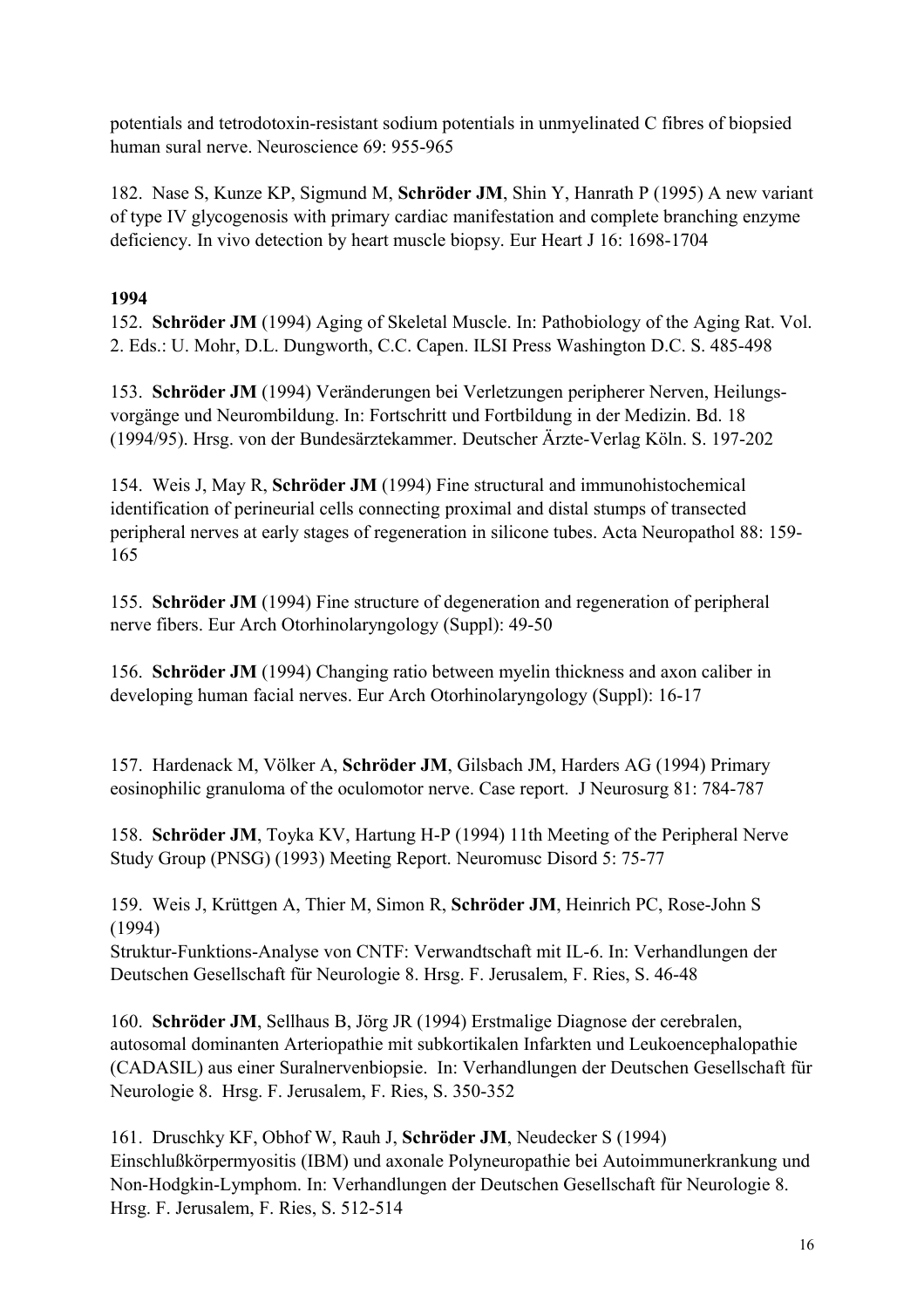162. Rickmann H, Druschky KF, Rauh J, **Schröder JM**, Sellhaus B (1994) Akute Polyradikuloneuritis als Erstmanifestation einer Panarteriitis nodosa (PAN). In: Verhandlungen der Deutschen Gesellschaft für Neurologie 8. Hrsg. F. Jerusalem, F. Ries, S. 754-756

### **1993**

144. **Schröder JM**, May R, Shin YS, Sigmund M, Nase-Hüppmeier S (1993) Juvenile hereditary polyglucosan body disease with complete branching enzyme deficiency (type IV glycogenosis). Acta Neuropathol 85: 419-430

145. **Schröder JM** (1993) Neuropathy associated with mitochondrial disorders. Brain Pathol 3: 177-190

146. **Schröder JM**, May R, Weis J (1993) Perineurial cells are the first to traverse gaps of peripheral nerves in silicone tubes. Clin Neurol Neurosurg 95 (Suppl.): 78-83

147. Bertram M, **Schröder JM** (1993) Developmental changes at the node and paranode in human sural nerves: morphometric and fine-structural evaluation. Cell & Tissue Research 273: 499-509

148. Weis J, Alexianu E, Heide G, **Schröder JM** (1993) Renaut bodies contain elastic fiber components. J Neuropathol Exp Neurol 52: 444-451

149. **Schröder JM** (1993) Pathomorphologie der peripheren Nerven. In: Neurologie in Praxis und Klinik. Bd. III. Hrsg.: Hopf HC, Poeck K, Schliack H. Georg Thieme: Stuttgart. S. 4.9-4.22

150. **Schröder JM** (1993) Pathomorphologie peripherer Neuropathien. Nervenheilkunde 12: 388-394

151. **Schröder JM**, Heide G, Ramaekers V, Mortier W (1993) Subtotal aplasia of myelinated nerve fibers in the sural nerve. Neuroped 24: 286-291

#### **1992**

133. **Schröder JM**, Himmelmann F (1992) Fine structural evaluation of altered Schmidt-Lanterman incisures in human sural nerve biopsies. Acta Neuropathol 83: 120-133

134. Bartz-Bazzanella P, Genth E, Pollmann HJ, **Schröder JM**, Völker A (1992) Eosinophilie-Myalgie-Syndrom mit Fasziitis und interstitieller Myositis nach L-Tryptophan-Einnahme. Z Rheumatol 51: 3-13

135. Himmelmann F, **Schröder JM** (1992) Colchicine myopathy in a case of familial mediterranean fever: immunohistochemical and ultrastructural study of accumulated tubulin-immunoreactive material. Acta Neuropathol 83: 440-444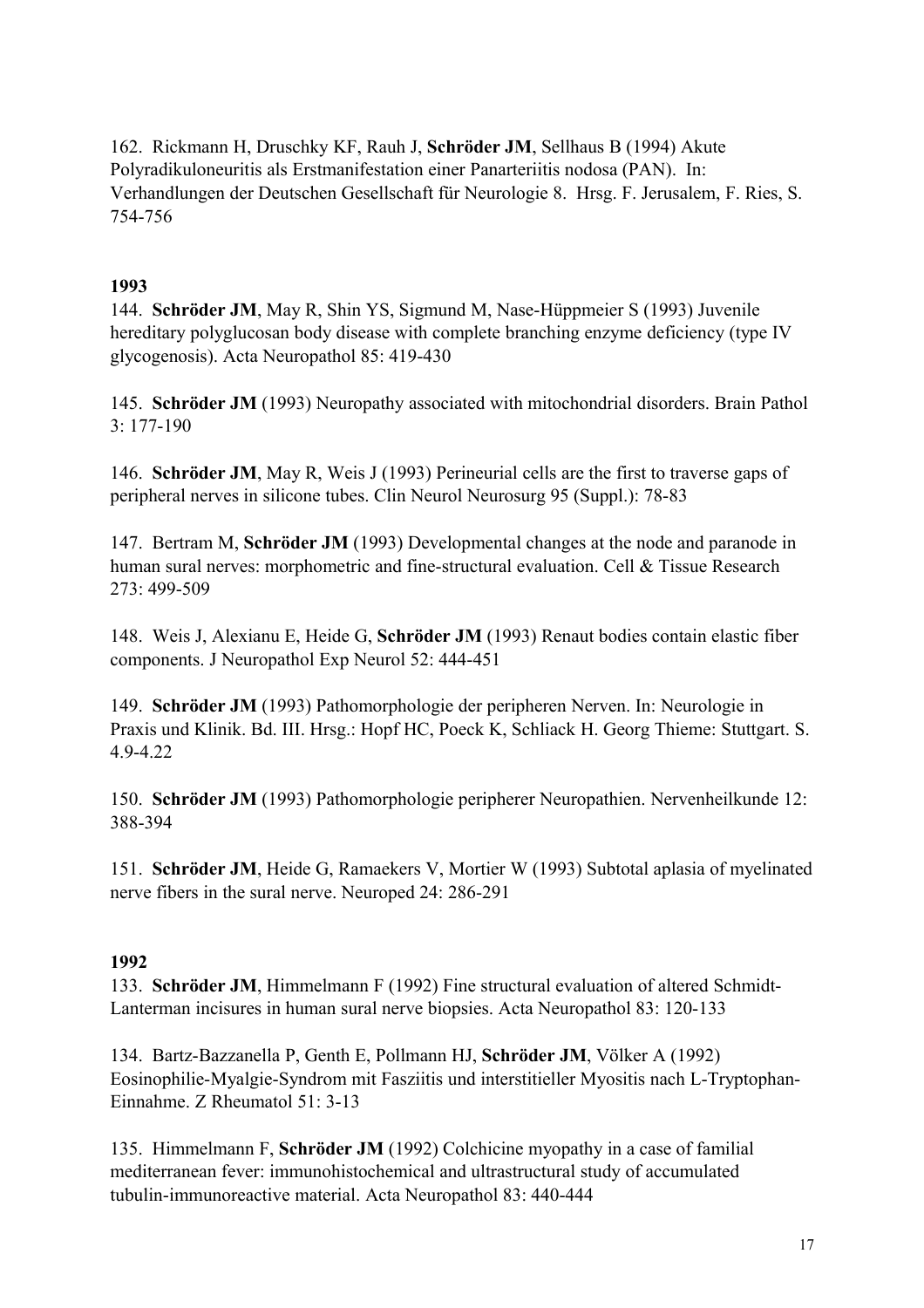136. Sommer C, **Schröder JM** (1992) Immune-mediated neuropathy and myopathy in poststreptococcal disease: electron-microscopical, morphometrical and immunohistochemical studies. Clin Neuropathol 11: 77-86

137. **Schröder JM**, Dieler R, Skopnik H, Steinau G (1992) Immunohistochemical reactivity of neuropeptides in plastic-embedded semithin sections of the myenteric plexus in infantile hypertrophic pylorus stenosis. Acta Histochemica, Suppl XLII: 341-344

138. Dieler R, Völker A, **Schröder JM** (1992) Scanning electron microscopic study of denervated and reinnervated intrafusal muscle fibers in rats. Muscle & Nerve 15: 433-441

139. **Schröder JM**, Huffmann B, Braun V, Richter HP (1992) Spasmodic torticollis: severe compression neuropathy in rami dorsales of cervical nerves C1-6. Acta Neuropathol 84: 416- 424

140. **Schröder JM** (1992) Kombinierte Nerv-Muskelbiopsie bei mitochondrialen und anderen

Myopathien. In: Kunze K, Arlt A und Thayssen G (Hrsg.): Neuromuskuläre Erkrankungen. Fischer, Stuttgart, Jena, New York. S. 91-93.

141. **Schröder JM**, Bertram M, Schnabel R, Pfaff U (1992) Nuclear and mitochondrial changes of muscle fibers in AIDS after treatment with high doses of zidovudine. Acta Neuropathol 85: 39-47

142. Zimmer C, Gosztonyi G, Cervos-Navarro J, Moers A v., **Schröder JM** (1992) Neuropathy with lysosomal changes in Marinesco-Sjögren Syndrome: fine structural findings in skeletal muscle and conjunctiva. Neuropediatrics 23: 329-335

143. **Schröder JM** (1992) Zerebrale und spinale raumfordernde Prozesse. In: Neurologie in Praxis und Klinik. Bd. II. Hrsg.: Hopf HC, Poeck K, Schliack H. Georg Thieme, Stuttgart. S. 7.1-7.14

Addendum: **Schröder JM** (1992) Diagnostische Effizienz kombinierter Nerv-Muskelbiopsien bei Erkrankungen peripherer Neurone. S. 16-24 in: Läsionen des peripheren Nervensystems. Hrsg.: Huffmann G, Braune H.-J., Einhorn-Presse-Verlag, Reinbek

## **1991**

130. **Schröder JM**, Weber R, Weyhenmeyer S, Lammers-Reissing A, Meurers B, Reichmann H (1991) Adult onset lipid storage in gastric mucosa and skeletal muscle fibers associated with gastric pain, progressive muscle weakness and partial deficiency of cytochrome C oxidase. Path Res Pract 187: 85-95

131. Grehl H, **Schröder JM** (1991) Significance of degenerating endoneurial cells in peripheral neuropathy. Acta Neuropathol 81: 680-685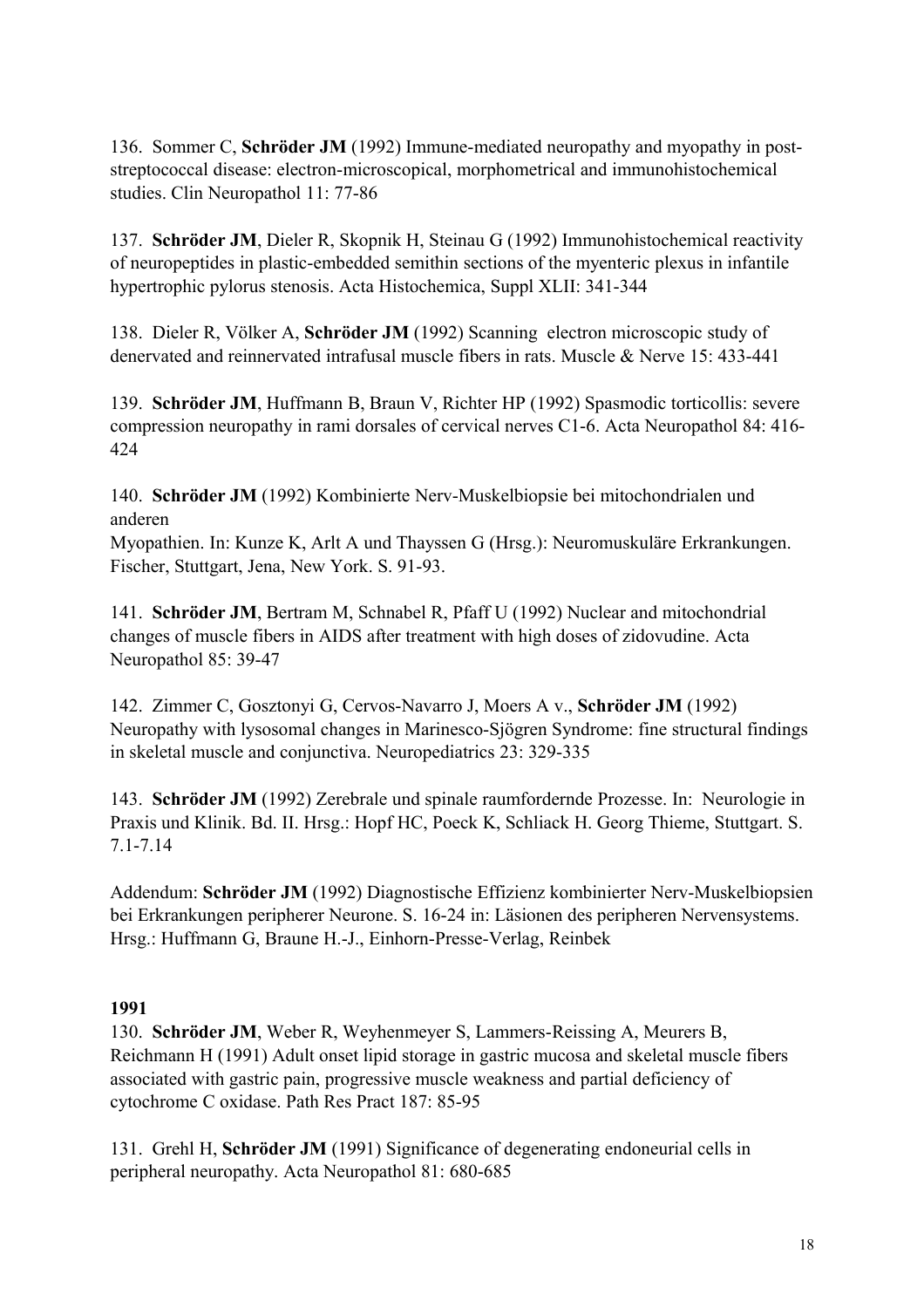132. **Schröder JM**, Sommer C (1991) Mitochondrial abnormalities in human sural nerves: Fine structural evaluation of cases with mitochondrial myopathy, hereditary and nonhereditary neuropathies, and review of the literature. Acta Neuropathol 82: 472-482

*Addendum:* **Schröder JM** (1991) Die Geschichte der Medizinischen Gesellschaft Aachen. S. 294-296. In: Festschrift zum 25jährigen Bestehn der Medizinischen Fakultät der Rheinisch-Westfälischen Technischen Hochschule Aachen. Hrsg.: Murken AH, 317 S., Biermann: Zülpich

### **1990**

123. Dieler R, **Schröder JM** (1990) Lacunar Dilatations of intrafusal and extrafusal terminal cisternae, annulate lamellae, confronting cisternae and tubulofilamentous inclusions within the spectrum of muscle and nerve fiber changes in myotonic dystrophy. Path Res Pract 186: 371-382

124. Dieler R, **Schröder JM** (1990) Increase of elastic fibres in muscle spindles of rats following single or repeated denervation with or without reinnervation. Virch Arch A Pathol Anat 417: 213-221

125. Dieler R, **Schröder JM**, Skopnik H, Steinau G (1990) Infantile hypertrophic pyloric stenosis: myopathic type. Acta Neuropathol 80: 295-306

126. Dieler R, **Schröder JM** (1990) Abnormal sensory and motor reinnervation of rat muscle spindles following nerve transection and suture. Acta Neuropathol 80: 163-171

127. **Schröder JM**, Sommer C, Schmidt B (1990) Desmin and actin associated with cytoplasmic bodies in skeletal muscle fibers: immunocytochemical and fine structural studies, with a note unusual 18- to 20-nm filaments. Acta Neuropathol 80: 406-414

128. **Schröder JM** (1990) Pathomorphology of regenerating peripheral nerves. In: Peripheral nerve lesions. Ed.: M. Samii. Springer: Berlin. Pp. 22-28

129. Weis J, **Schröder JM** (1990) Limitation of neuroma formation by fat tissue. In: Peripheral nerve lesions. Ed.: M. Samii. Springer, Berlin. Pp. 124-129

#### **1989**

114. **Schröder JM**, Bodden H, Hamacher A, Verres C (1989) Scanning electron microscopy of teased intrafusal muscle fibers from rat muscle spindles. Muscle & Nerve 12: 221-232

115. Dieler R, **Schröder JM** (1989) Myenteric plexus neuropathy in infantile hypertrophic pyloric stenosis. Acta Neuropathol 78: 649-661

116. Sommer C, **Schröder JM** (1989) Hereditary motor and sensory neuropathy with optic atrophy. Ultrastructural and morphometric observations on nerve fibers, mitochondria, and dense-cored vesicles. Arch Neurol 46: 973-977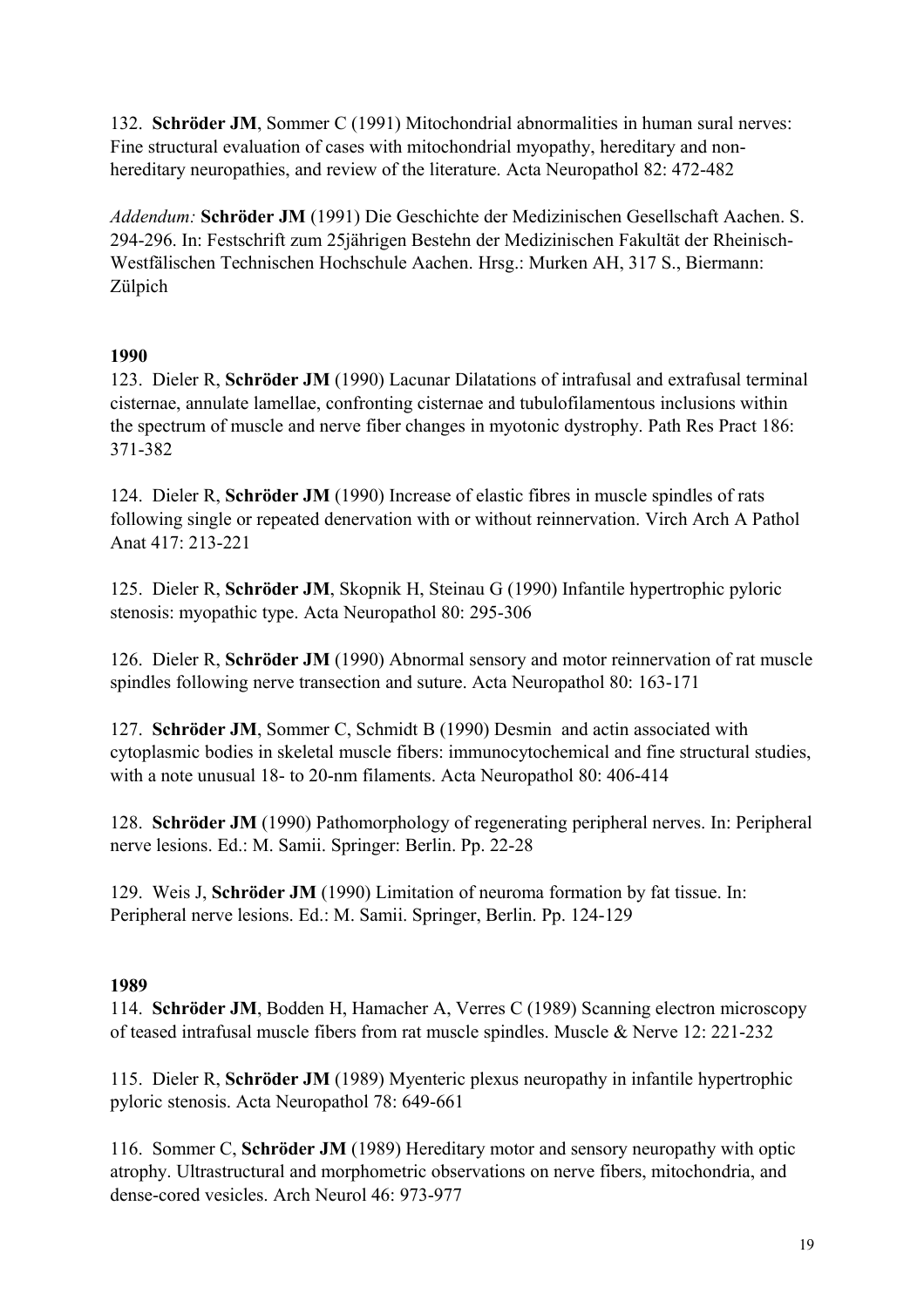117. Sommer C, **Schröder JM** (1989) Amyloid neuropathy: immunocytochemical localization of intra- and extracellular immunoglobulin light chains. Acta Neuropathol 79: 190-199

118. Weis J, Schröder (1989) Differential effects of nerve, muscle, and fat tissue on regenerating nerve fibers in vivo. Muscle & Nerve 12: 723-734

119. Weis J, **Schröder JM** (1989) The influence of fat tissue on neuroma formation. J Neurosurg 71: 588-593

120. Paulus W, Pfeiffer J, Roggendorf W, Wiedmann KH, **Schröder JM** (1989) Ragged-red fibers detected in paraffin sections by a monoclonal antibody to inner mitochondrial membrane. J Neurol 236: 484-486

121. **Schröder JM**, Hopf HC, Wagner G, Amelung F (Hrsg.) (1989) Neuromuskuläre Krankheiten. Springer: Berlin, Heidelberg, New York. 293 S.

122. Dieler R, **Schröder JM**, Reddemann K (1989) Electron-dense lipidic capillary deposits in Rett syndrome. Acta Neuropathol 79: 573-578

### **1987-8**

106. **Schröder JM** (1988) Muskel- und Nervenbiopsien. S. 147-188 in: Diagnostik in der Neurologie. Hrsg.: H. Schliack, C. Hopf. Thieme, Stuttgart, New York

107. **Schröder JM** (1988) Hirnbiopsie obsolet? Akt Neurol 15: 65-67

108. **Schröder JM** (1988) Hirnbiopsie bei Infektionskrankheiten. Akt Neurol 15: 82-85

109. **Schröder JM**, Bohl J, Bardeleben U von (1988) Changes of the ratio between myelin thickness and axon diameter in human developing sural, femoral, ulnar, facial, and trochlear nerves. Acta Neuropathol 76: 471-483

110. **Schröder JM**, Bodden H, Hamacher A, Verres C (1988) Scanning electron microscopic identification of motor and sensory endings on teased intrafusal muscle fibers. In: Mechanoreceptors. Eds.: P. Hnik, T. Soukop, Vejsada R, Zelena J. Plenum Publishing Corporation. Pp. 237-240

111. Sommer, C., **Schröder JM** (1988) Binding of swine IgM immunoglobulins to peripheral nerve myelin sheaths in electron microscopic immunocytochemistry. Acta Neuropathol 77: 100-103

112. Peiffer J, Kustermann-Kuhn B, Mortier W, Poremba M, Roggendorf W, Scholte HR, **Schröder JM**, Wendtland B, Wessel K, Zimmermann Ch (1988) Mitochondrial myopathies with necrotizing encephalopathy of the Leigh type. Path Res Pract 183: 706-716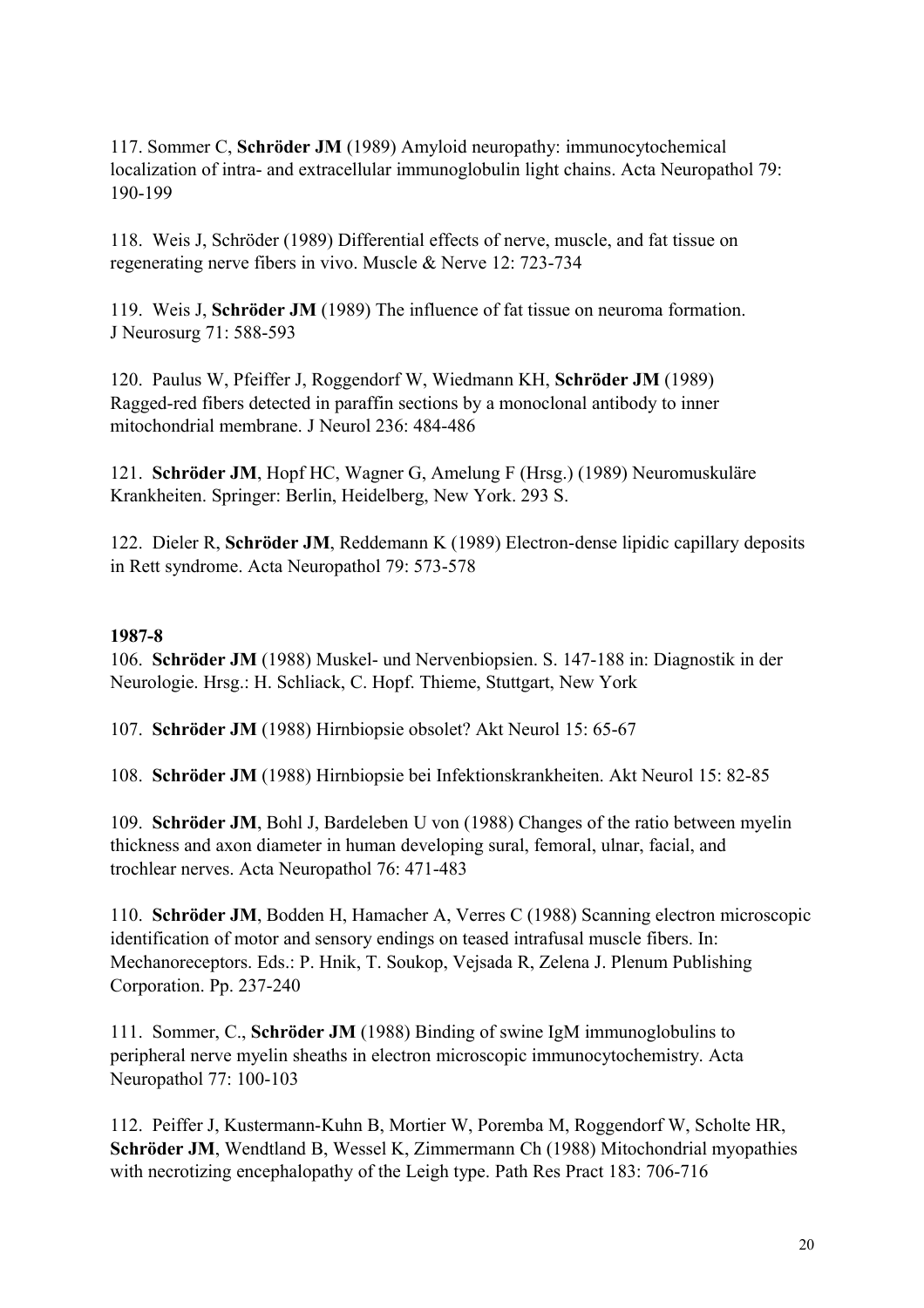113. Weis J, **Schröder JM** (1988) Adult polyglucosan body myopathy with subclinical peripheral neuropathy: Case report and review of diseases associated with polyglucosan body accumulation. Clin Neuropathol 7: 271-279

### **1986**

104. **Schröder JM** (1986) Zerebrale raumfordernde Prozesse. Allgemeine Pathologie, Klassifikation und biologische Wertigkeit der intrakraniellen raumfordernden Prozesse. S. 6.1-6.14 in: Neurologie in Praxis und Klinik. Hrsg.: H. Ch. Hopf, K. Poeck, Schliack H. Thieme, Stuttgart, New York. S. 6.1-6.14

105. **Schröder JM** (1986) Proliferation of epineurial capillaries and smooth muscle cells in angiopathic peripheral neuropathy. Acta Neuropathol 72: 29-37

#### **1985**

95. **Schröder JM** (1985) Degeneration und Regeneration nach Plexus-brachialis-Verletzungen. In: Läsionen des Plexus brachialis. Hrsg.: U. Hase, H.-J. Reulen. De Gruyter, Berlin, New York. S. 65-70

96. **Schröder JM**, Matthiesen T (1985) Experimental thalidomide neuropathy: The morphological correlate of reduced conduction velocity. Acta Neuropathol 65: 285-292

97. **Schröder JM**, Krämer KG, Hopf HC (1985) Granular nuclear inclusion body disease: Fine structure of tibial muscle and sural nerve. Muscle & Nerve 8: 52-59

98. **Schröder JM**, Hoheneck M, Weis J, Deist H (1985) Ethylene oxide polyneuropathy: clinical follow-up study with morphometric and electron microscopic findings in a sural nerve biopsy. J Neurol 232: 83-90

99. **Schröder JM**, Preuss G, Kilb G (1985) Adulte Polyglucosankörpermyopathie mit Mediaverkalkung und demyelinisierender Neuropathie. In: Fortschritte der Myologie. Sonderbd. Teil 2, Neuromuskuläres Wochenendseminar in Oberleichtersbach/Rhön. S. 1-11

100. Nix WA, Reichmann H, **Schröder JM** (1985) Influence of direct low frequency stimulation on contractile properties of denervated fast-twitch rabbit muscle. Pflügers Arch  $405 \cdot 141 - 147$ 

101. Gibbels E, Schaefer HE, Runne U, **Schröder JM**, Haupt WF, Assmann G (1985) Severe polyneuropathy in Tangier disease mimicking syringomyelia of leprosy. J Neurol 232: 283-294

102. **Schröder JM** (1985) Myopathien: morphologische Aspekte. Nervenheilkunde 4: 295- 297

103. Genth E, Kaufmann S, **Schröder JM**, Hartl PW (1985) Zum Krankheitsbild der juvenilen Dermatomyositis. medwelt 36: 1302-11 (Schattauer Verlag GmbH)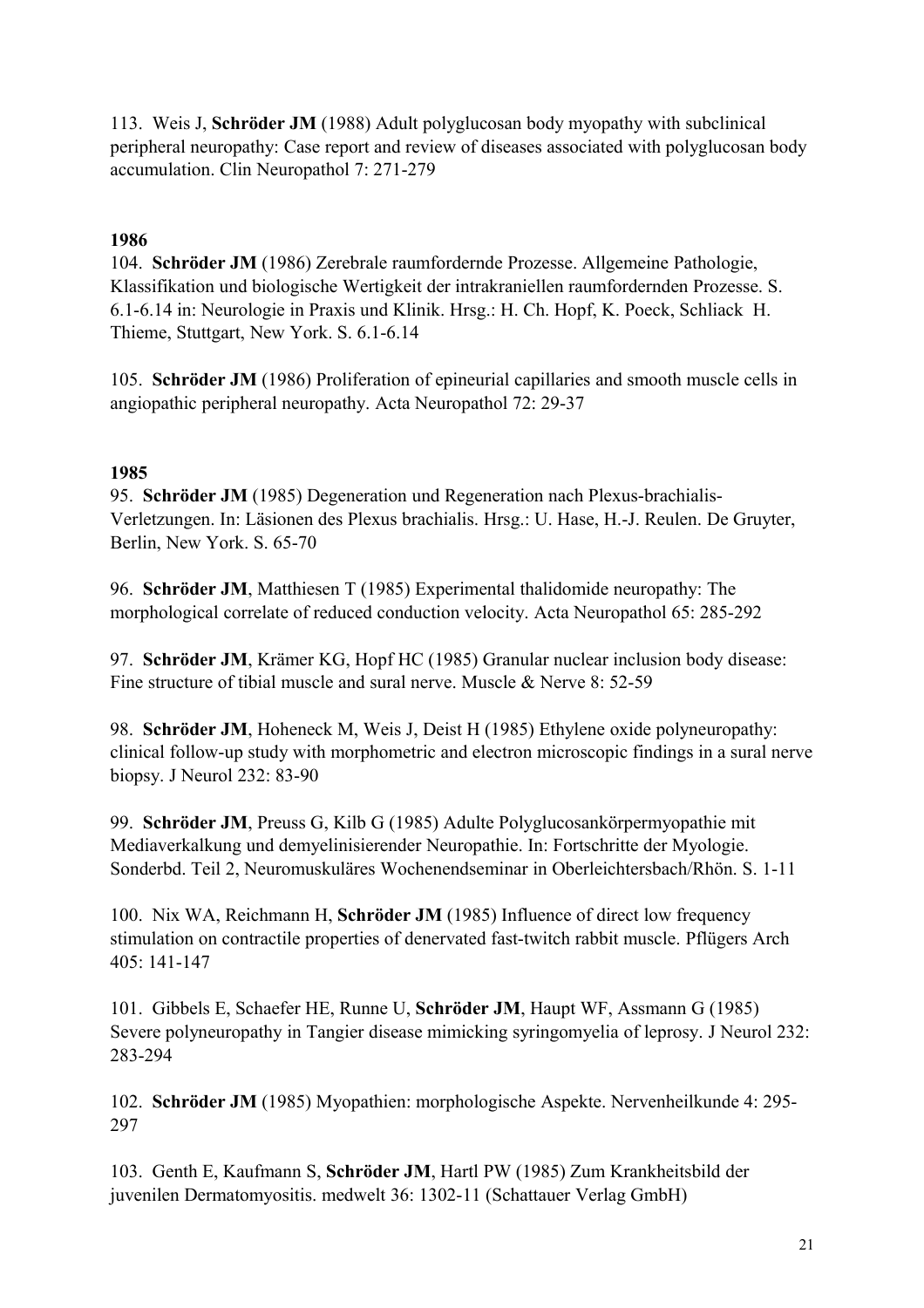#### **1984**

92a. **Schröder JM** (1984) Skelettmuskulatur. In: Pathologie. Bd. 4. Hrsg.: W. Remmele. Springer, Berlin, Heidelberg, New York, Tokyo. S. 420-478

92b. **Schröder JM** (1984) Periphere Nerven. In: Pathologie. Bd. 4. Hrsg.: W. Remmele. Springer: Berlin, Heidelberg, New York, Tokyo. S.

93. **Schröder JM** (1984) Zur Morphologie hereditärer Polyneuropathien. In: Moderne Diagnostik und Therapie bei Kindern. Hrsg.: W. Mortier. Grosse, Berlin. S. 14-22

94. **Schröder JM** (1984) Zur Pathologie der Polyneuropathien. Internist 25: 589-598

## **1983**

85. **Schröder JM**, Krämer KG, Hopf HC (1983) Über eine neuartige Krankheit mit granulärhyalinen Kerneinschlüssen. In: Verh. Dt. Ges. Neurol. Bd. 2, 56. Tagung. Hrsg.: D. Seitz, P Vogel. Springer, Berlin. S. 802-807

86. **Schröder JM**, Pfeifer B, Krämer G, Hopf HC (1983) Über eine neuartige neuromuskuläre Krankheit mit granulär-hyalinen Kerneinschlüssen in perivaskulären Zellen. Zbl Allg Pathol u. Pathol Anat 127: 442

87. Lammens M, **Schröder JM** (1983) Arthrogryposis multiplex congenita mit vacuolärer Myelinopathie im Hirnstamm. In: Fortschritte der Myologie. Bd. VII. Gutenberg-Druckerei, Freiburg/Br. S. 391-397

88. **Schröder JM** (1983) Zur Gründung eines Referenzzentrums für neuromuskuläre Krankheiten bei der Deutschen Gesellschaft für Neuropathologie und Neuroanatomie. Akt Neurol 10: 71

89. **Schröder JM** (1983) Zur Differentialdiagnose der entzündlichen Myopathien: Morphologisch abgrenzbare Formen. Akt Neurol 10: 89-95

90. Goebel HH, Schmalbruch H, **Schröder JM** (1983) Die diagnostische Muskelbiopsie. Planung und Durchführung. Akt Neurol 10: 104-105

91. Trockel U, **Schröder JM**, Reiners KH, Toyka KV, Goertz G, Freund HJ (1983) Multiple exercise-related mononeuropathy with abdominal colic. J Neurol Sci 60: 431-442

*Addendum:* Mumenthaler M, Stöhr M, Müller-Vahl H (Hrsg.) (1983) Kompendium der Läsionen des peripheren Nervenstems. 227 S. Mit Beiträgen von Gamper U, Millesi H, Müller-Vahl H, Mumenthaler M, **Schröder M**, Stöhr M, van der Zypen E. Thieme: Stuttgart, New York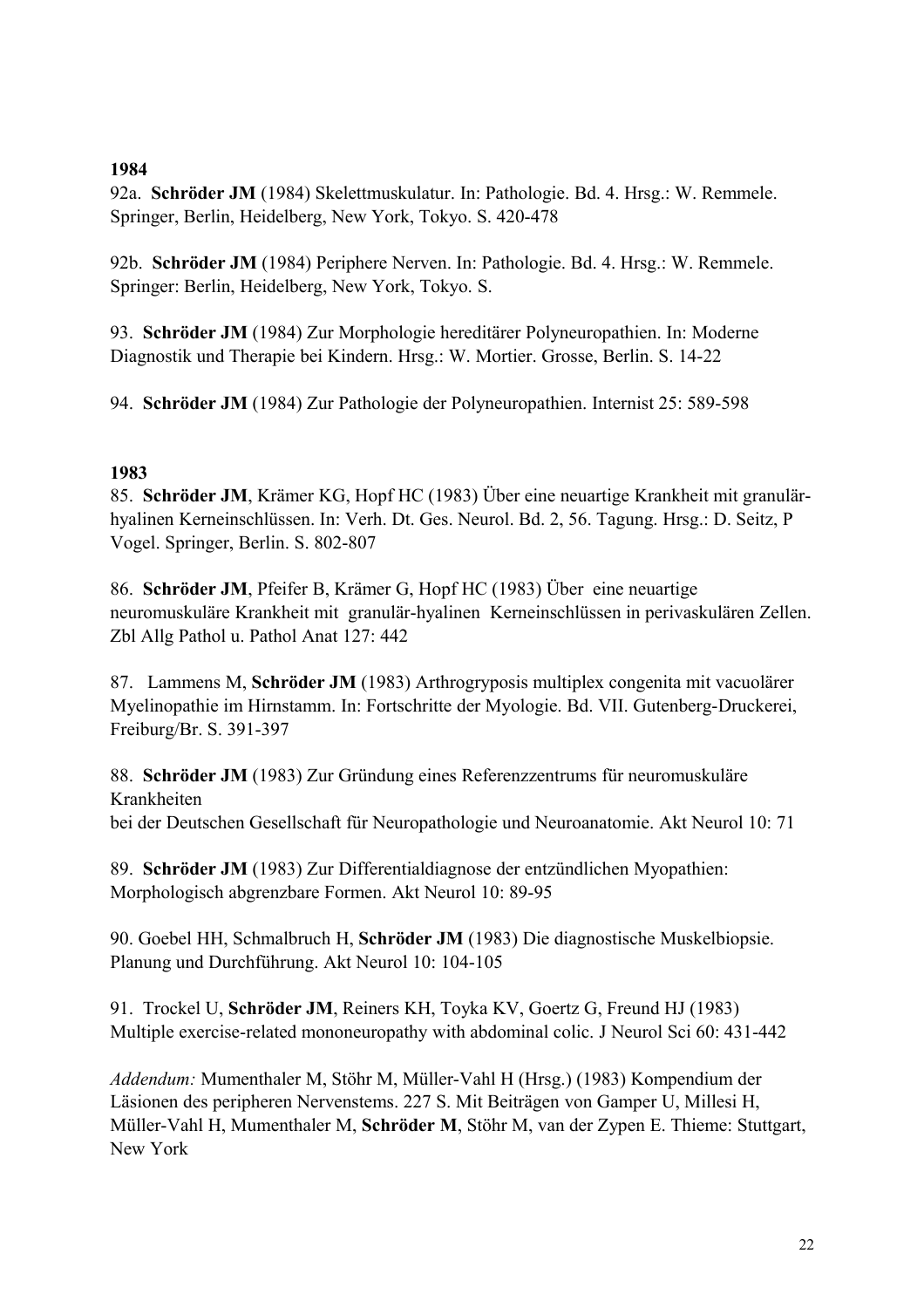## **1982**

82. **Schröder JM** (1982) Pathologie der Muskulatur. 813 S. Bd. 15 in der Reihe" Spezielle pathologische Anatomie". Hrsg.: Doerr W, Seifert G, Uehlinger E. Springer: Berlin, Heidelberg, New York

83. Ringelstein EB, **Schröder JM** (1982) The human dorsal spinocerebellar tract: myelinated fiber spectrum and fiber density in controls, autosomal dominant spinocerebellar atrophy, Huntington's chorea, radiation myelopathy, and diseases with peripheral sensory nerve involvement. Clin Neuropathol 1 (3): 121-132

84. **Schröder JM** (1982) Feinstrukturell-morphometrische Analyse anaboler Myelinisationsstörungen im peripheren Nerven. In: Verh. Dt. Ges. Pathol. Bd. 66. Hrsg.: H. Hübner. Fischer, Stuttgart. S. 272-275

## **1980-1**

70. Bröker HJ, Kuhn E, Fiehn W, Assmus H, **Schröder JM** (1981) Glykogenose durch Amylo-1,6-Glucosidase-Mangel. Myopathie als Leitbefund im Erwachsenenalter. Schweiz. med. Wschr. 111: 854-858

71. Sýgard I, Samii M, **Schröder JM** (1981) Distribution of nerve fibres in the extratemporal branches of the facial nerve. In: The Cranial Nerves. Eds.: M. Samii and P.J. Jannetta. Springer,

Berlin, Heidelberg, New York. Pp. 403-404

72. Voth D, **Schröder JM**, Gutjahr P, Stopfkuchen H, Kühnert A, Günther R, Theobold W (1981) Über ein intrakranielles Hämangioperizytom beim Neugeborenen. Z Kinderchir 32: 85-90

73. Bohl J, Wallenfang Th, **Schröder JM** (1981) Fazio-zerebrales Lymphangiom bei Ullrich-Turner-Syndrom. Neurochir 24: 176-179

74. **Schröder JM**, Kraemer G, Rothmund M (1981) Kalksalzkonkremente in der Sohlenplatte bei tertiärem Hyperparathyreoididsmus. In: Fortschritte der Myologie. Bd. VI. Gutenberg-Druckerei, Freiburg/Br. S. 290-293

75. **Schröder JM**, Kraemer G, Rothmund M, Hopf HC (1981) Selektive Kalksalzablagerungen in der motorischen Endplatte bei Hyperparathyreoidismus. Akt Neurol  $8:124-126$ 

76. **Schröder JM**, Nix W (1981) Histochemische Muskelfasertypen nach direkter und indirekter 10/s-Reizung. In: Fortschritte der Myologie. Bd. VI. Gutenberg-Druckerei, Freiburg/Br. S. 192-198

77. **Schröder JM**, Schönberger W (1981) Neuromuskuläre Krankheit mit trimalinären Muskelfasern: Der erste wahrscheinlich familiäre Fall. In: Fortschritte der Myologie. Bd. VI.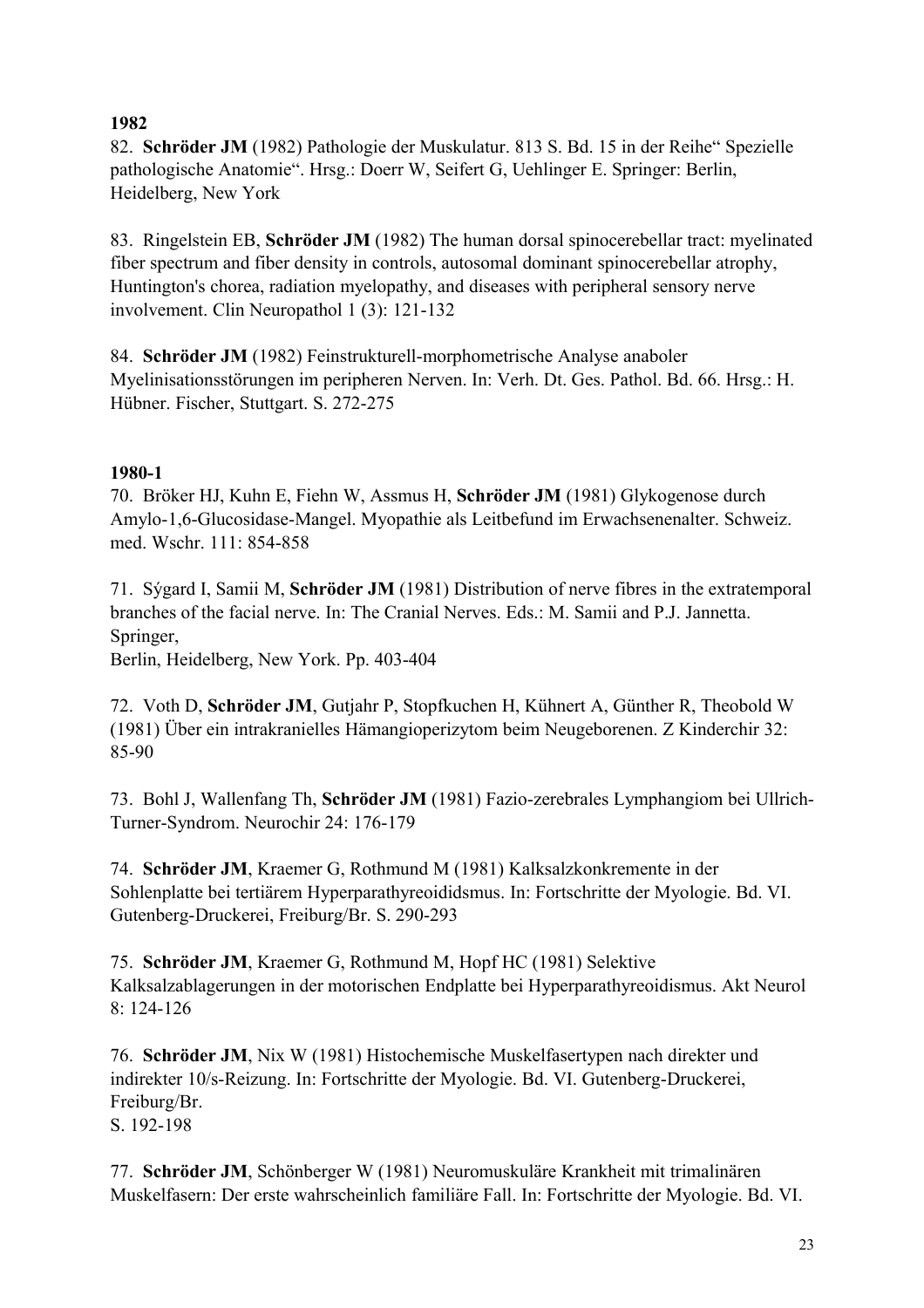Gutenberg-Druckerei, Freiburg/Br. S. 54-64

78. **Schröder JM**, Stein GW, Schulz A (1981) Zur Feinstruktur der eosinophilen Myositis. In: Fortschritte der Myologie. Bd. VI. Gutenberg-Druckerei, Freiburg/Br., S. 30-37

79. **Schröder JM**, Thomas G, Reddemann R (1981) Myotubuläre Lipidspeicherungsmyopathie mit Verkalkungen: eine neue Variante kongenitaler Myopathien. In: Fortschritte der Myologie. Bd. VI. Gutenberg-Druckerei, Freiburg/Br., S. 20- 27

80. Bohl J, Wallenfang Th, Bardeleben U von, **Schröder JM** (1981) Kapselveränderungen an experimentell denervierten Muskelspindeln. In: Fortschritte der Myologie. Bd. VI. Gutenberg-Druckerei, Freiburg/Br., S. 199-209

81. Kuhn E, **Schröder JM** (1981) A new type of distal myopathy in two brothers. J Neurol 226: 181-185

### **1979**

64. **Schröder JM**, Kemme PT, Scholz L (1979) The fine structure of denervated and reinnervated muscle spindles: Morphometric studies of intrafusal muscle fibers. Acta Neuropathol 46: 95-106

65. Berger M, **Schröder JM**, Gibbels E, Thomas E (1979) Fasertypendisproportion, eine Form der sogenannten kongenitalen, nicht progressiven Myopathien. Fortschr Neurol Psychiat  $47 \cdot 466 - 478$ 

66. Kuhn E, Fiehn W, Rüdel R, **Schröder JM**, Seiler D (1979) Hereditäre und experimentelle Myotonie. Eine vergleichende Studie. Nervenarzt 50: 653-657

67. Kuhn E, Fiehn W, **Schröder JM**, Assmus H, Wagner A (1979) Early myocardial disease and muscle pain (cramps) in Becker type muscular dystrophy: a kindred. Neurol 19: 1144- 1149

68. Kuhn E, Fiehn W, Seiler D, **Schröder JM** (1979) The autosomal recessive (Becker) form of myotonia congenita. Muscle & Nerve 2: 109-117

69. Happ J, Hatzmann HJ, Schmidt S, Cordes U, Krause U, Sell G, Samii M, Schürmann K, **Schröder JM**, Byer J (1979) Pituitary function after surgical treatment of pituitary adenomas. In: Pituitary Adenomas. Proceedings, Paris, pp. 245-252

## **1978**

57. **Schröder JM**, Bohl J, Brodda K (1978) Changes of the ratio between myelin thickness and axon diameter in the human developing sural nerve. Acta Neuropathol 43: 169-178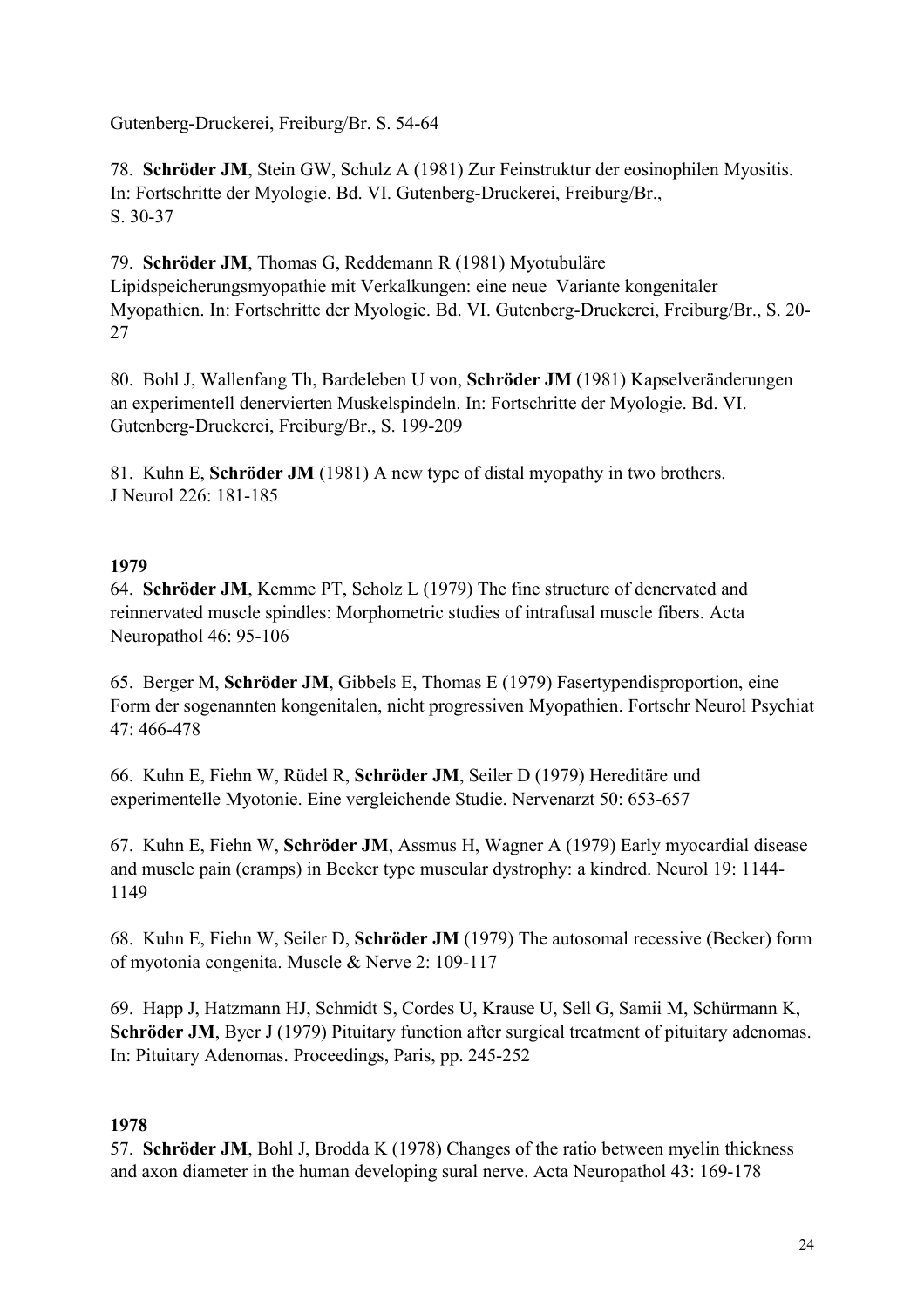58. **Schröder JM**, Bohl J (1978) Altered ratio between axon caliber and myelin thickness in sural nerves of children. In: Peripheral Neuropathies. Ed.: N. Canal. Elsevier, Amsterdam. pp. 49-62

59. **Schröder JM** (1978) Zur Morphologie der Erkrankungen und Schädigungen peripherer Nerven. Therapiewoche 28: 4730-4747

60. **Schröder JM**, Chan K (1978) Kaliberänderungen intrafusaler Muskelfasern nach experimenteller De- und Reinnervation. Zbl allg Pathol 122: 581

61. Ringelstein EB, **Schröder JM** (1978) Tractus spinocerebellaris posterior - Faserspektrum und -dichte im normalen und pathologisch veränderten Rückenmark des Menschen. Zbl allg Pathol 122: 582

62. Bohl J, **Schröder JM** (1978) Myopathie bei Hypo- und Hyperparathyreoidismus. Zbl allg Pathol 122: 598

63. **Schröder JM** (1978) Vakuolisierte Muskelfasern bei Myotonien und periodischen Paralysen. In: Fortschritte der Myologie, Bd. V. 4. Symposium des wiss. Beirates der Dt. Ges. "Bekämpfung der Muskelkrankheiten e.V." 1978 in Würzburg. Hrsg.: R. Beckmann, Gutenberg, Freiburg/Br. S. 20-29

## **1976-7**

55. Beck JD, **Schröder JM**, Bredt W, Emmrich P, Lemmel EM (1977) Letale Cryptoococcensepsis bei chronischer mucocutaner Candidiasis. Ztschr Imm-Forsch 2 (Suppl): 113-120

56. **Schröder JM**, Gibbels E (1977) Marklose Nervenfasern im Senium und im Spätstadium der Thalidomid-Polyneuropathie: quantitativ-elektronenmikroskopische Untersuchungen. Acta Neuropathol 39: 271-280

## **1975**

49. **Schröder JM** (1975) Quantitative evaluation of regenerated nerve fibers. Pp. 206-210 in: Studies on Neuromuscular Diseases, Proceedings of the International Symposium on Quantitative Methods of Investigations in the Clinics of Neuromuscular Diseases; Gießen, April 8-10, 1973. Eds.: K. Kunze, J.E. Desmedt, Karger, Berlin

50. **Schröder JM** (1975) Optic-electronic methods for evaluating peripheral nerve fibers quantitatively. In: Proceedings of the VIIth Internat. Congr. of Neuropath. Budapest, Sept 1-7, Eds.: St. Környey, St. Tariska and G. Gosytonzi. Excerpta Medica, Amsterdam, Vol II: 235-239

51. **Schröder JM** (1975) Konventionelle und optisch-elektronische Auswertung markhaltiger peripherer Nervenfasern. In: Fortschritte der quantitativen Bildanalyse. Vorträge des IMANCO-Symposiums. Frankfurt/M., S. 211-218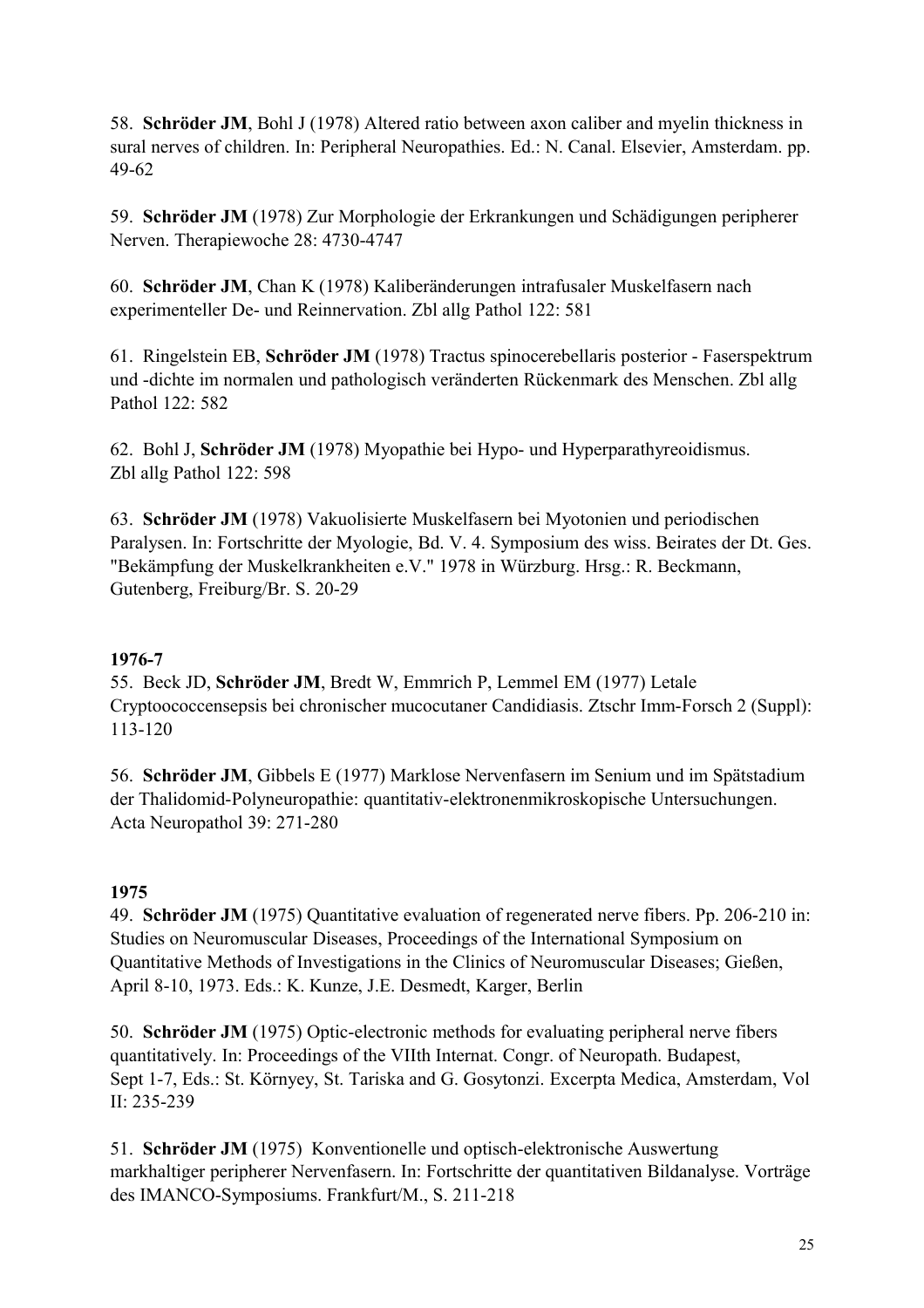52. Krücke W, Vitzthum H Gräfin, **Schröder JM** (1975) Die Ultrastruktur der Spätveränderungen bei der spontanen kongenitalen Ataxie der Katze. In: Proceedings of the VIIth Internat. Congr. of Neuropath., Budapest, Sept 1-7, Eds.: St. Környey, St. Tariska, G. Gosztonyi. Excerpta Medica, Amsterdam, Vol II: 537-540

53. Kuhn E, Fiehn W, Seiler D, **Schröder JM** (1975) Langsam fortschreitende Muskelerkrankung bei Defizit bestimmter Enzyme des Glykogenabbaus. In: Fortschritte der Myologie. 2. Symposium des wissenschaftlichen Beirates der Dt. Ges. "Bekämpfung der Muskelkrankheiten e.V.", Freiburg/Breisgau im Mai 1974. Hrsg.: R. Beckmann. Gutenberg, Freiburg/Breisgau, S. 232-236

54. **Schröder JM** (1975) Degeneration and regeneration of myelinated nerve fibers in experimental neuropathies. In: Peripheral Neuropathy. Eds.: P.J. Dyck, P.K. Thomas, E.H. Lambert. W.B. Saunders, Philadelphia, London, Toronto, pp. 337-362

## **1974**

45. **Schröder JM** (1974) Zur Feinstruktur reinnervierter Muskelspindeln. Zbl. allg. Path. (Referat) 118: 552-553

46. **Schröder JM** (1974) Two-dimensional reconstruction of Schwann cell changes following remyelination of regenerated nerve fibers. Pp. 299-304 in: Proceedings of the Symposium on Structure and Function of Normal and Diseased Muscle and Peripheral Nerve. Kazimierz upon Vistula, Poland, May 18-20, 1972. Ed.: I. Hausmanova-Petrusewicz and H. Jedrzejowska. Polisch Medical Publishers

47. **Schröder JM** (1974) The fine structure of de- and reinnervated muscle spindles. I. The increase, atrophy and "hypertrophy" of intrafusal muscle fibers. Acta Neuropathol 30: 109- 128

48. **Schröder JM** (1974) The fine structure of de- and reinnervated muscle spindles. II. Regenerated sensory and motor nerve terminals. Acta Neuropathol 30: 129-144

# **1973**

44. **Schröder JM** (1973) Electron-microscopic observations on reinnervated muscle spindles. Abstract. In: 3rd Symposium on Neuromuscular Disorders, Janské Lázne, September 12-14, 1973. Ed. by Z. Nesvadba, Balnea Praha

# **1972**

36. Fischer HA, **Schröder JM**, Seiler N (1972) Interrelationships between polyamines and nucleic acids. IV. Autoradiographic localization of <sup>3</sup>H-putrescine and its metabolites in spinal ganglia, and in normal and degenerating peripheral nerves. Z Zellforsch 128: 393-405

37. Tischner KH, **Schröder JM** (1972) The effects of cadmium chloride on organotypic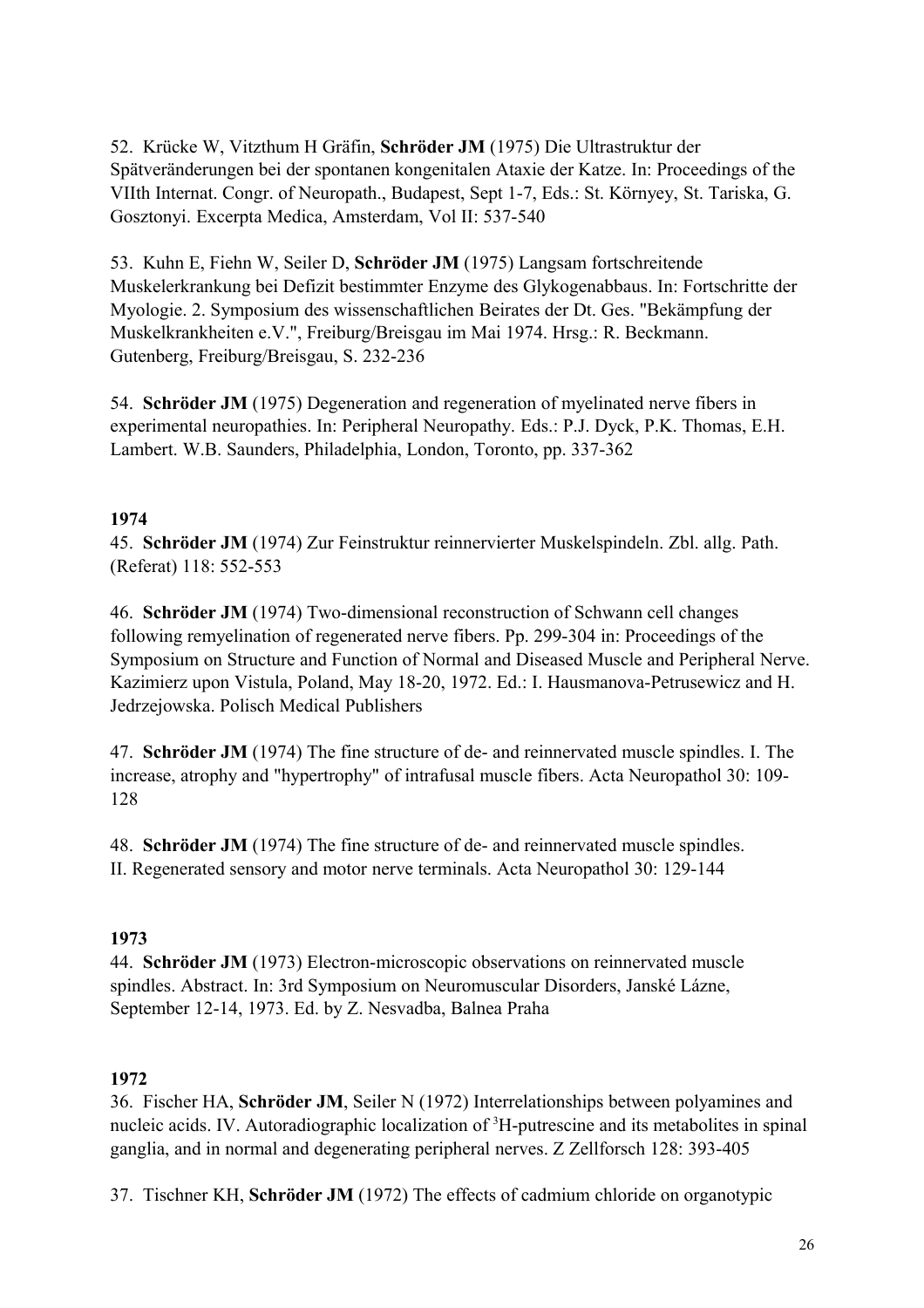cultures of rat sensory ganglia. J Neurol Sci 16: 383-399

38. **Schröder JM**, Seiffert KE (1972) Untersuchungen zur homologen Nerventransplantation. Morphologische Ergebnisse. Zbl Neurochir 33: 103-118

39. Seiffert KE, Maxion H, Schindler P, **Schröder JM** (1972) Untersuchungen zur homologen Nerventransplantation. 1. Teil. Experimentelle und klinische Ergebnisse. Zbl Neurochir 33: 119-130

40. **Schröder JM** (1972) Zur Feinstruktur der Degeneration und Regeneration im peripheren Nerven. Med Mitt 46: 37-52

41. **Schröder JM** (1972) Das Perineurium als transitorische Immunbarriere bei heterologer Nerventransplantation. Med Mitt 46: 317-323

42. **Schröder JM** (1972) Altered ratio between axon diameter and myelin sheath thickness in regenerated nerve fibers. Brain Res 45: 49-65

43. **Schröder JM**, Becker PE (1972) Anomalien des T-Systems und des sarkoplasmatischen Reticulums bei der Myotonie, Paramyotonie und Adynamie. Virch Arch Abt A Path Anat 357: 319-344

## **1971**

34. Krücke W, Hartrott HH v, **Schröder JM**, Thomas E, Gibbels E, Scheid W (1971) Lichtund elektronenmikroskopische Untersuchungen zum Spätstadium der Thalidomid-Neuropathie. Fortschr Neurol Psychiat 39: 15-50

35. **Schröder JM**, Thomas E, Kollmann F (1971) Formvarianten kurvilinearer Zytosomen in Gehirn-, Leber- und Knochenmarksbiopsien bei neuroviszeraler Lipidose. Verh Dtsch Ges Path 55: 432-437

## **1970**

25. **Schröder JM**, Krücke W (1970) Zur Feinstruktur der experimentell-allergischen Neuritis beim Kaninchen. Acta Neuropathol 14: 261-283

26. **Schröder JM** (1970) Die Feinstruktur markloser (Remakscher) Nervenfasern bei der Isoniazid-Neuropathie. Acta Neuropathol 15: 156-175

27. **Schröder JM**, Thomas PK, Ballin RHM (1970) Quergestreifte Fibrillen in Schwannschen Zellen. Naturwiss. 57: 44

28. Seiler N, **Schröder JM** (1970) Beziehungen zwischen Polyaminen und Nucleinsäuren. II. Biochemische und feinstrukturelle Untersuchungen am peripheren Nerven während der Wallerschen Degeneration. Brain Res 22: 81-103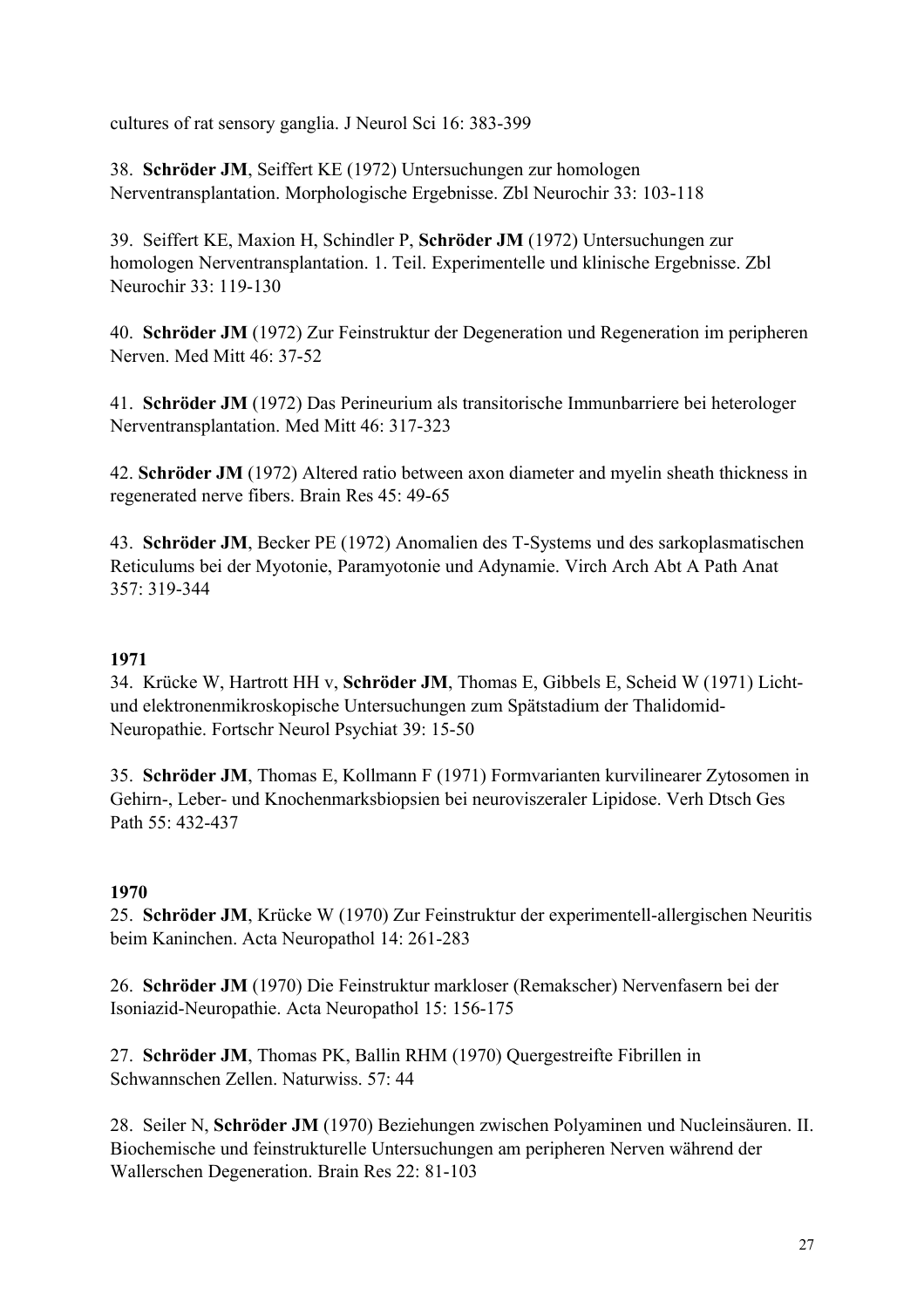29. **Schröder JM**, Seiffert KE (1970) Die Feinstruktur der neuromatösen Neurotisation von Nerventransplantaten. Virch Arch Abt B Zellpath 5: 219-235

30. **Schröder JM** (1970) Sarcolemmal indentations resembling junctional folds in myotonic dystrophy. Pp. 109-111 in: Muscle diseases. Ed. by J.N. Walton, N. Canal and G. Scarlato. Excerpta Medica. Internat. Congr. Series No. 199

31. **Schröder JM** (1970) Zur Feinstruktur und quantitativen Auswertung regenerierter peripherer Nervenfasern. Pp. 628-646 in: Proceedings, VIth Internat. Congr. of Neuropathology, Masson et Cie., Paris

32. **Schröder JM** (1970) Zur Pathogenese der Isoniazid-Neuropathie. I. Eine feinstrukturelle Differenzierung gegenüber der Wallerschen Degeneration. Acta Neuropathol 16: 301-323

33. **Schröder JM** (1970) Zur Pathogenese der Isoniazid-Neuropathie. II. Phasenkontrast- und elektronenmikroskopische Untersuchungen am Rückenmark, den Spinalganglien und Muskelspindeln. Acta Neuropathol 16: 324-341

### **1969**

23. **Schröder JM** (1969) The ultrastructure of the sarcolemma in myotonic dystrophy, myotonia congenital and experimental "myotonia". Abstract. Excerpta Medica. Internat. Congr. Series No. 186: 33-34

24. **Schröder JM** (1969) Zur Ultrastruktur der Kernveränderungen bei der myotonischen Dystrophie. S. 278-283 in: Verh Dtsch Ges Pathol 53. Tagg., G. Fischer, Stuttgart

## **1968**

14. **Schröder JM**, Adams RD (1968) The ultrastructural morphology of the muscle fiber in myotonic dystrophy. Acta Neuropathol 10: 218-241

15. **Schröder JM** (1968) Zur Ultrastruktur des tubulären Systems und des sarkoplasmatischen Retikulum bei der myotonischen Dystrophie. Zbl allg Path 111: 470 (Referat)

16. **Schröder JM**, Kuhn E (1968) Zur Ultrastruktur der Muskelfaser bei der experimentellen "Myotonie" mit 20, 25-Diazacholesterin. Virch Arch Abt A Path Anat 344: 181-195

17a. Descarries L, **Schröder JM** (1967) Neural tissue fixation by continuous flow perfusion. J Microscopy, Oxford 6 (4): A46

17b. Descarries L, **Schröder JM** (1968) Fixation du tissue nerveux par perfusion a grand débit. Journal de Microscopie 7 (2) 281-286

18. **Schröder JM**, Klinghardt GW (1968) Nervenfaserregeneration nach experimenteller Intoxikation. Zbl ges Neurol Psychiat 192: 133 (Referat)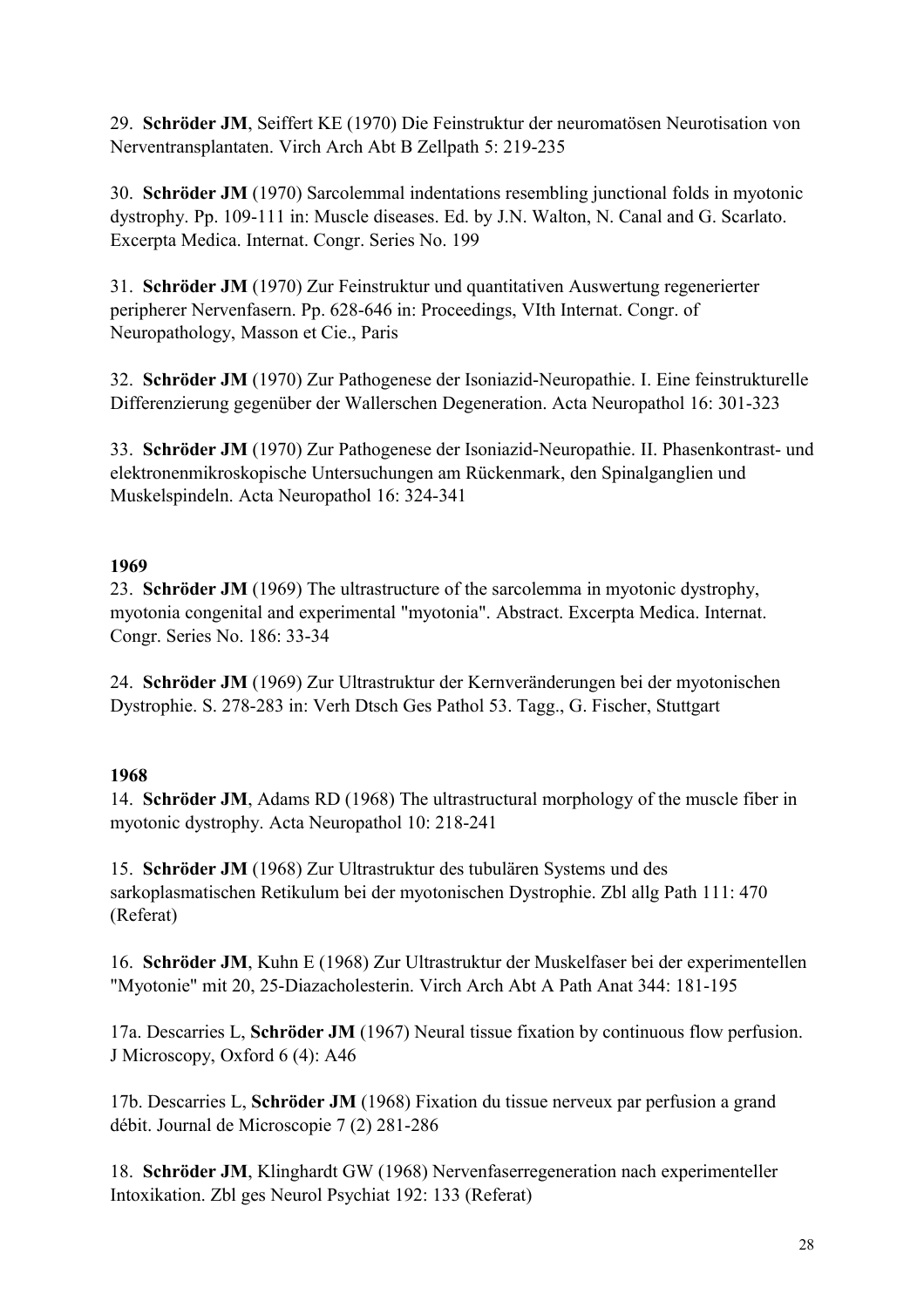19. **Schröder JM** (1968) Die Hyperneurotisation Büngnerscher Bänder bei der experimentellen Isoniazid-Neuropathie: Phasenkontrast- und elektronenmikroskopische Untersuchungen. Virch Arch Abt B Zellpath 1: 131-156

20. **Schröder JM**, Seiffert KE (1968) The ultrastructure of the perineurium in reinnervated nerve grafts. IV. Europ. Reg. Conf. Electron Microscopy. Ed.: D.S. Bocciarelli. Tipogr. Poligl. Vatic. Rome, Vol II: 549-550

21. Seiffert KE, Schindler P, Thomas E, **Schröder JM**, Hufschmidt F (1968) Experimentelle Technik und Ergebnisse der homologen Nerventransplantation. Langenbecks Arch klin Chir 322: 598-601

22. **Schröder JM** (1968) Überzählige Schwannzellen bei der Remyelinisation regenerierter und segmental demyeliniserter Axone im peripheren Nerven. S. 222-227 in: Verh Dtsch Ges Pathol, 52. Tagg., G. Fischer, Stuttgart

## **1967**

9. Webster H deF, **Schröder JM**, Asbury AK, Adams RD (1967) The role of the Schwann cells in the formation of "onion bulbs" found in chronic neuropathies. J Neuropathol Exp Neurol 26: 276-299

10. Wechsler W, Riverson E, **Schröder JM**, Kleihues P, Palmeiro F, Hossmann KA (1967) Electron microscopic observations on different models of acute experimental brain edema. Pp. 598-614 in: Brain Edema. Eds. Klatzo I, Seitelberger F, Springer: New York,

11. **Schröder JM** (1967) Die Rolle der Schwannschen Zellen bei der Zwiebelschalenformation in chronischen Neuropathien. Zbl ges Neurol und Psychiat 188: 398 (Referat)

12. Samaha FJ, **Schröder JM**, Rebeiz J, Adams RD (1967) Studies on myotonia. Biochemical and electron microscopic studies on myotonia congenita and myotonia dystrophica. Arch Neurol 17: 22-33

13. **Schröder JM**, Tzonos T (1967) Zur Manifestationszeit und Chronologie der Hirngewebsveränderungen bei experimentell-embolischen Mikroinfarkten. Dtsch Zschr Nervenheilk 192: 69-94

## **1966**

7. **Schröder JM**, Plogsties R (1966) Über das "umschriebene" Arachnoidalsarkom des Kleinhirns von Foerster und Gagel. Acta Neurochir 14:264-277

8. **Schröder JM** (1966) The role of Schwann cells in the formation of onion bulbs found in chronic neuropathies. Abstract, 42nd Annual Meeting of the Am. Ass. Neuropathol. June 9- 12. J Neuropathol Exp Neurol 26: 135-136